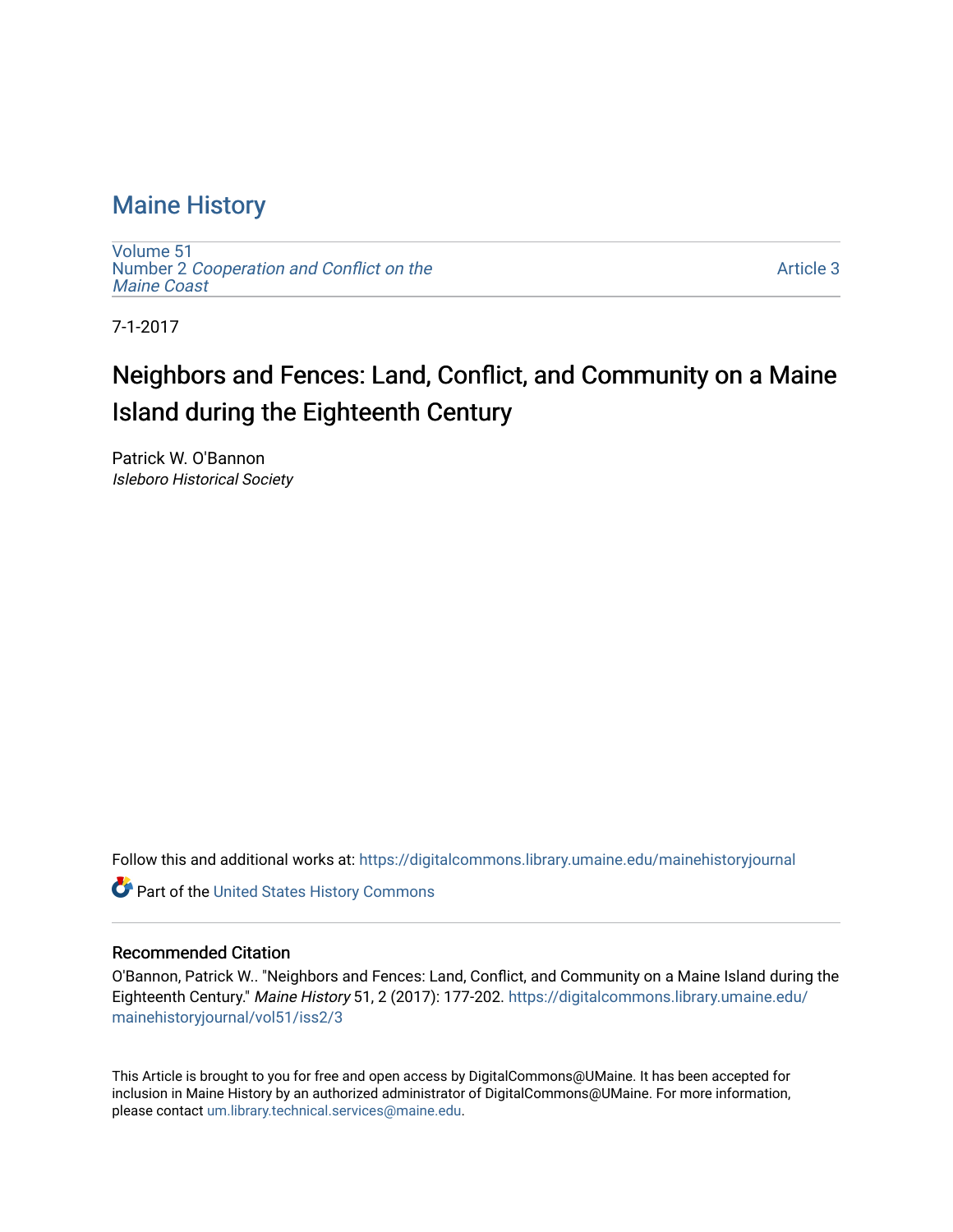# NEIGHBORS AND FENCES: LAND, CONFLICT, AND COMMUNITY ON A MAINE ISLAND DURING THE EIGHTEENTH CENTURY

### BY PATRICK W. O'BANNON

*A 1794 court case, Grinnell v. Williams, provides a unique insight into the acquisition, division, and protection of land claims in late-eighteenth-century Islesboro, Maine. The remarkable set of depositions associated with the case highlights the significance of family and community norms in the establishment of a Maine island town. Patrick O'Bannon is president of theIslesboro Historical Society. Heis Northeast Regional Manager for Gray & Pape, Inc., a historic preservation and heritage management consulting firm, and has more than thirty years of experience in the field. He received his PhD from the University of California at San Diego. Thanks go to the anonymous readers for their helpful suggestions, as well as to Carly Meyer and Ruth Myers at Gray & Pape who prepared the maps and graphics. Special thanks to Amanda for reading multiple drafts.*

rangling over land—who owns it, who controls it, how it is used, and how it is transferred between owners—is a recurring theme in the history of the town of Islesboro. This may seem ironic—or perhaps self-evident—given that this lobster-claw-shaped archipelago in the upper reaches of Maine's Penobscot Bay embraces only about nine thousand acres of dry land. The town incorporates fifteen individual islands ranging in size from less than an acre to nearly seven thousand acres. The five largest islands: Islesboro (long known as Long Island), 700 Acre Island, Job Island, Warren Island, and Spruce Island, account for approximately 98 percent of the town's acreage.

The earliest conflicts concerning land on Islesboro were resolved by force of arms. During August of 1692, Benjamin Church, a colonial militia commander who gained fame during King Philip's War in southern New England, sailed from Pemaqiud landing on the west shore of 700 Acre Is-

*Maine History : Summer*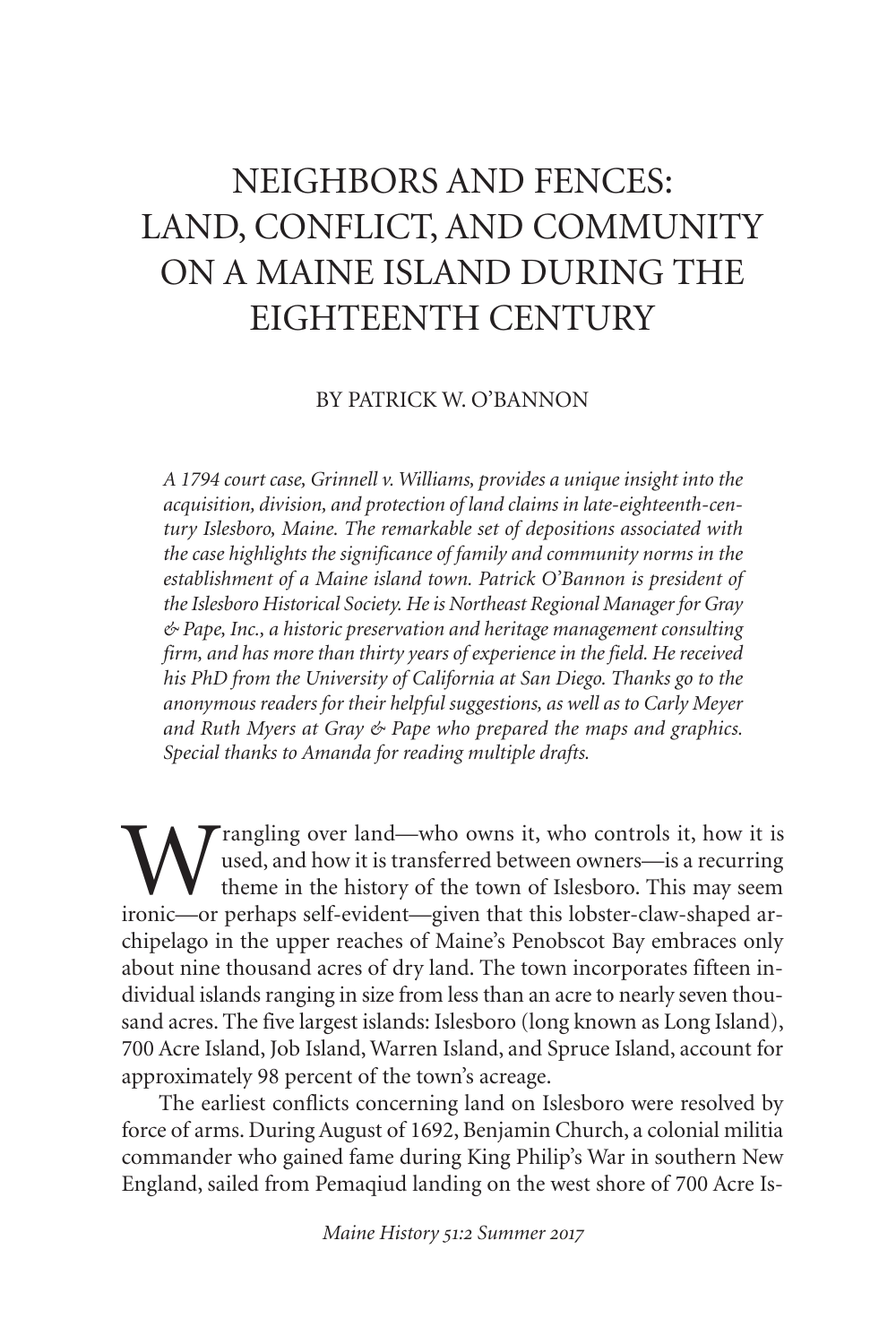

Location map of Islesboro. Image courtesy of Gray & Pape, Inc.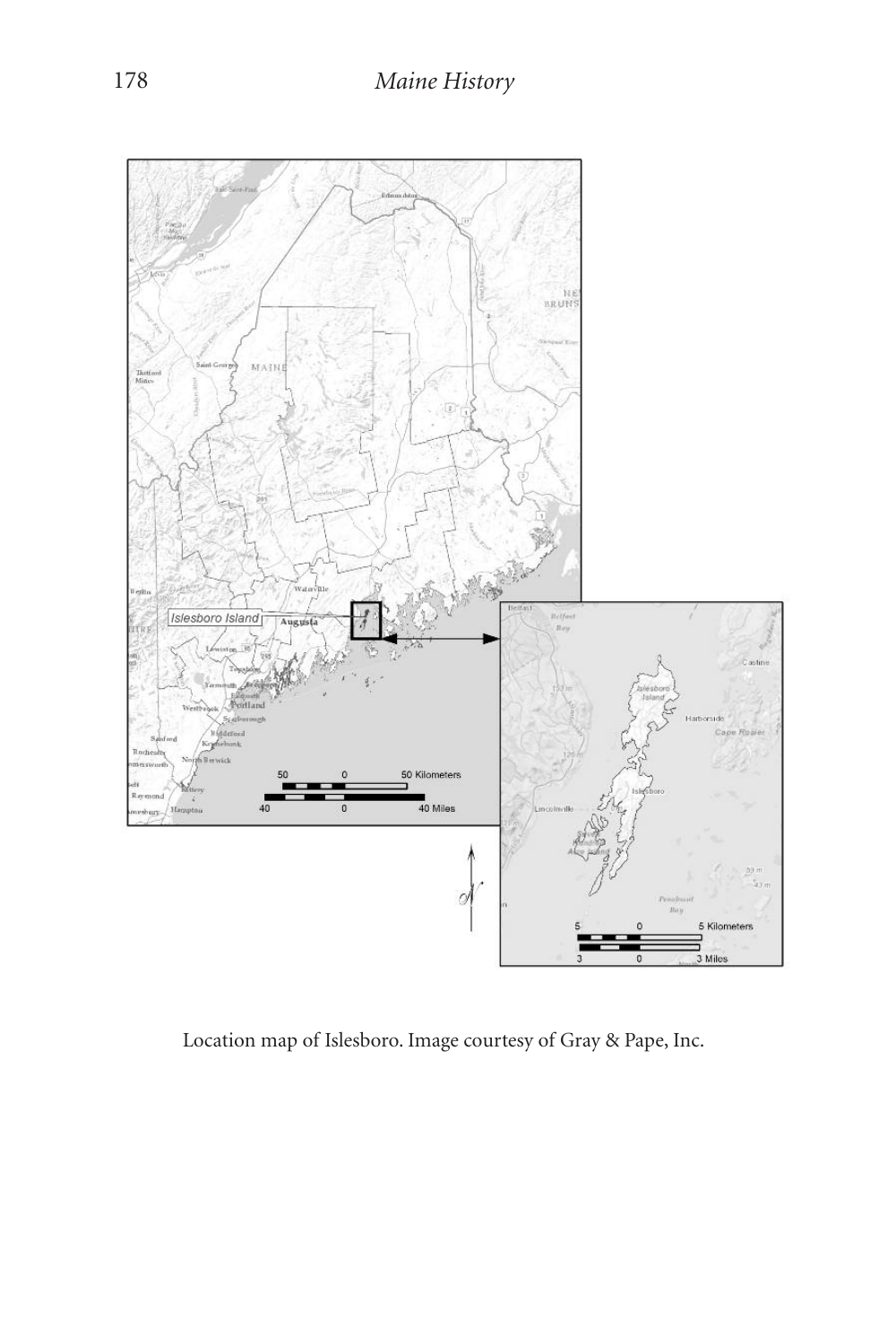land.Church led an expeditionary force across the island to the east shore, where he seized two Frenchmen, along with their Native American wives and children. They proceeded to interrogate their captives about the location of other Native people. The hostages told Church that "there were a great company of them upon an island just by; and showing him the island, presently discovered several of them." The island that the hostages pointed out was probably Long Island, located about three-quarters of a mile east of 700 Acre Island across what is now known as Gilkey's Harbor. Church "placed an ambuscade to take any that should come over" and called for the rest of his force to advance. His attempted ambush failed when the reinforcements sailed into plain view. The Native Americans quickly fled, and Church, "not having boats suitable," did not pursue. Nevertheless, he seized "considerable quantities of plunder, viz beaver, mooseskins, &c" boarded his vessels, and returned to Pemaquid, shortly departing from there to Boston. It is unclear whether he took his French and Native captives with him. 1

The Frenchmen interrogated by Church likely came from Pentagoet, a fort and trading post located at the present site of Castine, on the east shore of Penobscot Bay. This location changed hands among the English and French on numerous occasions after its establishment as a fishing operation for Plymouth Colony in 1629. The French seized control of Pentagoet in 1670, and their presence on Penobscot Bay, as well as their political and military alliance with local Native peoples, effectively prevented any English settlement on Islesboro—or elsewhere on Penobscot Bay until the Treaty of Paris (1763) ended the Seven Years' War (1754–1763) and terminated French claims to all of their mainland North American territories.

The defeat of the French, and the devastation of the Penobscot and other local Native American tribes by disease and war, eliminated the principal roadblocks to English settlement along Penobscot Bay. During the years immediately following the establishment of peace, a stream of settlers flowed out of the cramped cities and towns of southern New England and into newly secured lands that were safe for settlement. Moreover, the Proclamation of 1763—which erected a legal barrier to settlement west of the Appalachians—and the termination of a program of land grants for new settlers in Nova Scotia foreclosed settlement in those regions and made northern New England the most attractive choice to those seeking opportunities to obtain free or cheap land. Within a decade, more than fifteen thousand people lived in forty-three settlements in Lincoln County, the jurisdictional entity encompassing Penobscot Bay and the area to the east. 2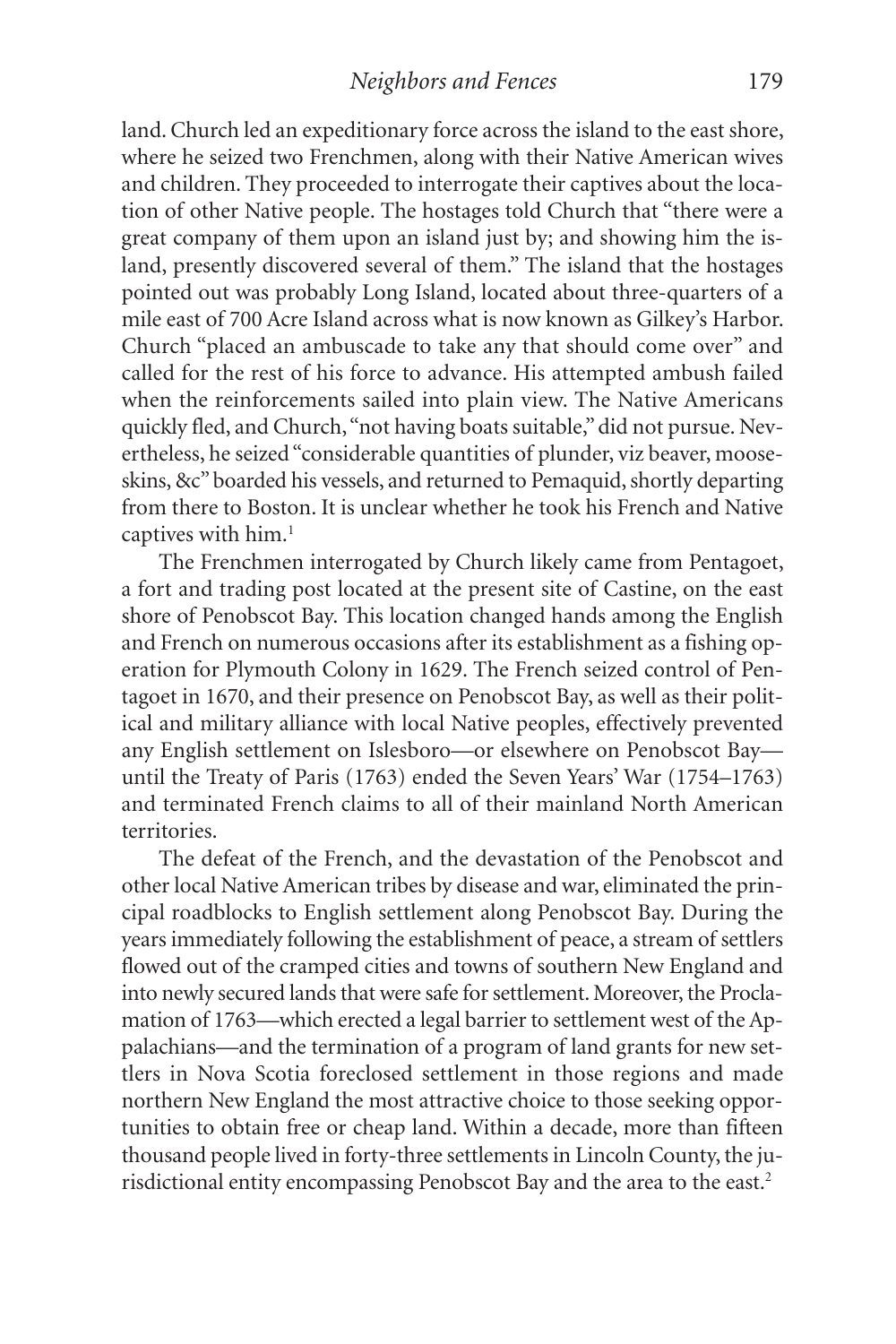

Detail of "Coast of Maine Showing Blue Hill Bay, Penobscot Bay, Belfast Bay, Islesboro Island, Deer Island, and other islands" by Joseph F.W. DesBarres, dated 1776. Image courtesy of Gray & Pape, Inc.

According to John Pendleton Farrow's 1893 town history of Islesboro, English settlement began in 1764 with the arrival of Shubael Williams from Stonington, Connecticut. Williams settled just north of the island's pinched waist, known as The Narrows, eventually claiming seven hundred acres for himself and his four sons. Prior to the start of the American Revolution,Williams and perhaps a dozen other settlers took up land, cleared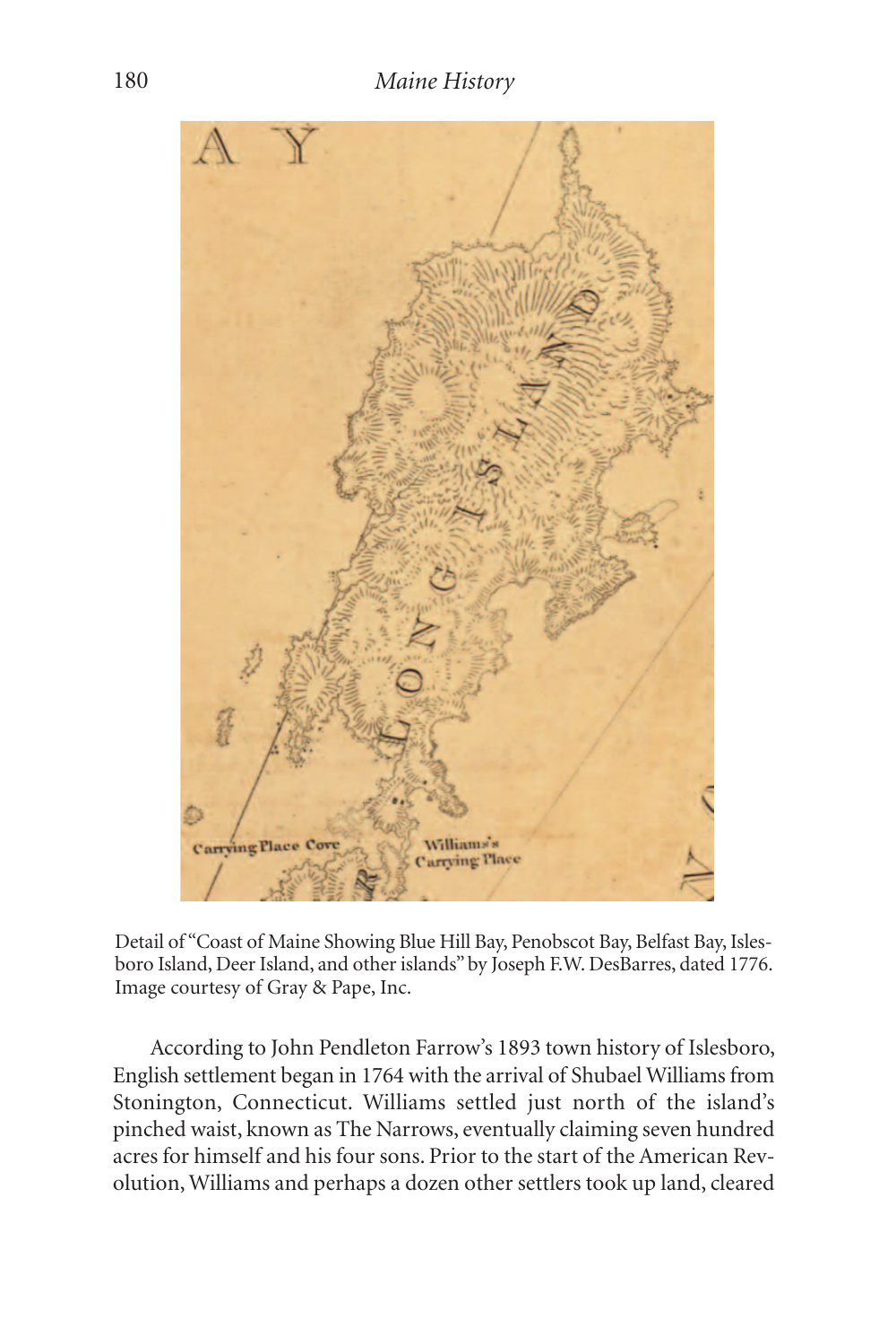fields, built houses, erected fences, and established holdings on the island without concern for land titles or other legal niceties.<sup>3</sup>

During the American Revolution, the presence of British forces from 1779 through 1783 at Bagaduce (present-day Castine), located on the east side of Penobscot Bay, exposed these first settlers to raids from British troops and their loyalist allies, as well as from opportunistic American privateers. Oral tradition details some of the abuses and outrages visited upon island residents. Islesboro, and the other settled islands in Penobscot Bay, effectively existed beyond the formal political and military jurisdiction of the government in Massachusetts. They were of little interest to both the Continental Army and British Regulars, except as a source of supplies obtained through trade or pilfer, and therefore these settlements were left entirely on their own. Given such conditions, it is hardly surprising that islanders zealously guarded their property, which they suffered to hold and maintain, and dispensed with such formalities as establishing legal title to their holdings. 4

After the end of the Revolutionary War, settlement in the Penobscot Bay region boomed. Migration from the densely settled areas of southern New England resumed and thousands relocated to Maine. Between 1775 and 1790, Maine's population tripled to nearly one hundred thousand and the number of incorporated towns in the region increased from eight to thirty-four. 5

### **Islesboro and the Proprietors**

With the cessation of hostilities in 1783 and the departure of British troops and their loyalist allies from Bagaduce, disputes over land on Islesboro moved from the battlefield to the courthouse. According to historian Alan Taylor, the best known of these disputes pitted great proprietors,who claimed vast amounts of property based upon legal titles, against settlers claiming the right to property by virtue of settlement, possession, and improvement. 6

On Islesboro, this dispute manifested itself in a protracted legal battle during the 1790s between island residents and Henry Knox, owner of the Waldo Patent. Named for Samuel Waldo, the wealthy Boston merchant, land speculator, and soldier who acquired control of the patent in 1729, the Waldo Patent actually dates back to 1630. In that year, the Council of New England issued letters of patent covering large sections of the central coast of the District of Maine. The easternmost, which became the Waldo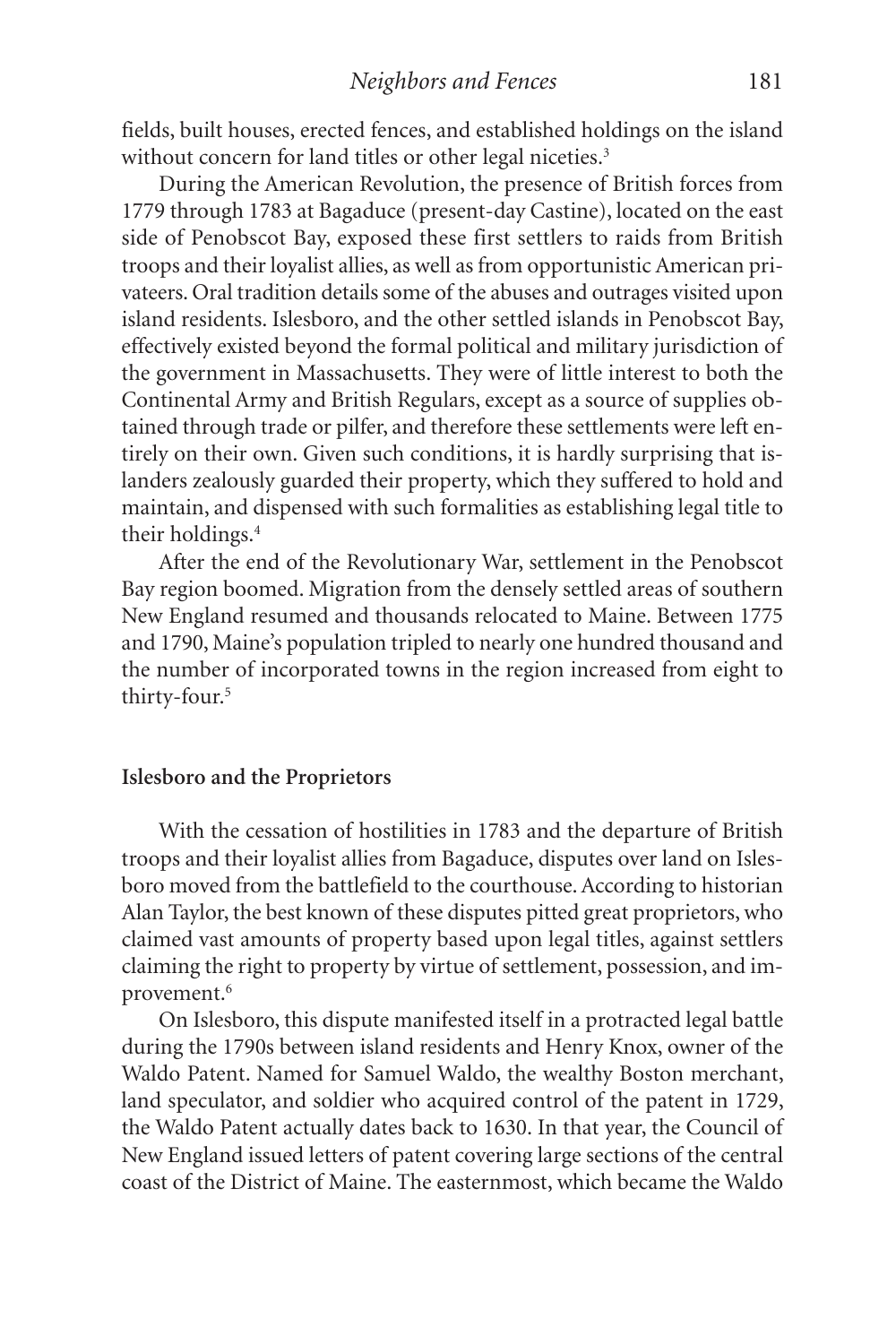Patent, encompassed about one million acres between the Medomak and Penobscot rivers. Drafted in England, these patents were vague and overlapping. This created confusion and uncertainty and, as a result, most proprietors refused to warrant their deeds, selling only quitclaim deeds that offered no legal protections to buyers. 7

In 1793, following a dizzying series of marriages, inheritances, and somewhat dubious financial maneuvers, Secretary of War Henry Knox, former chief of artillery in the Continental Army, acquired control of the Waldo Patent. While the legislature and courts in Boston declared Knox legal owner of the lands within the Waldo Patent, hundreds of settlers already living on that land disputed this claim. The settlers held no opposition to private property acquired through legal title, but they insisted that proprietorship originated with the person who first improved the property. These contradictory notions of ownership set the stage for a lengthy and sometimes violent conflict between great proprietors, who viewed legal title as basis for their claim to ownership, and local settlers, who rejected the notion of paying absentee proprietors for land they had settled and improved. Proprietors, like Knox, intended to use their legal titles as the basis for land sales to gain immense wealth. In their eyes, settlers who refused to pay for land to which the proprietors held legal title were usurping their property rights, not protecting hard-won homesteads. 8

Settlers on Islesboro found themselves caught up in the contention over land titles. As early as 1786, a crowd on the island drove away Isaac Winslow, Jr. and Samuel Winslow, two visiting Waldo heirs. Once Knox secured title to the patent and began efforts to secure payments from those living on what he considered his land these tensions increased. One provision of the Waldo Patent stipulated that islands within three miles of the mainland were included within the patent.In the 1790s, after Knox legally secured his property and began insisting on payment for legal titles, Islesboro residents used this provision to argue that they were under no legal obligation to pay Knox or his agents for titles to their holdings as their islands lay beyond the three-mile limit. In August 1799, Knox and island residents agreed to have surveyors determine the distance from the mainland to the center of the island. If the center was found to be more than three miles from the mainland, the settlers would bear the costs of the survey. If not, Knox's surveyor would divide the island into lots, which the settlers would be required to purchase from Knox. The survey found that the center of the island lay between 2.5 and 2.75 miles from the mainland, well within the three-mile limit solidifying Knox's claim to Islesboro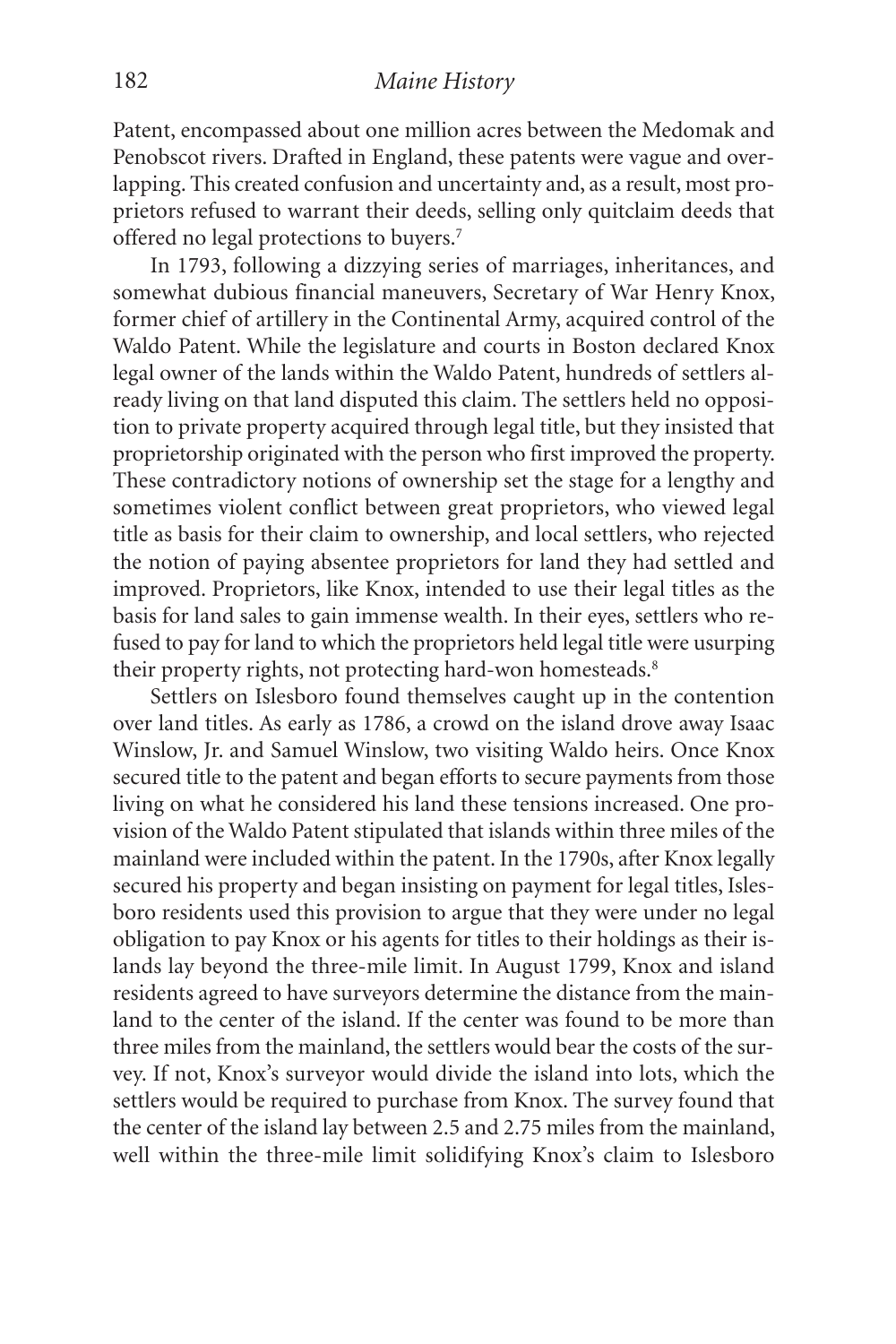

The Waldo Patent. Image courtesy of Gray & Pape, Inc.

through the Waldo Patent. The island's center line, still a prominent feature on Islesboro property maps and referenced in many island deeds, is generally thought to date from this 1799 survey and the effort to establish Knox's legal title to the island. 9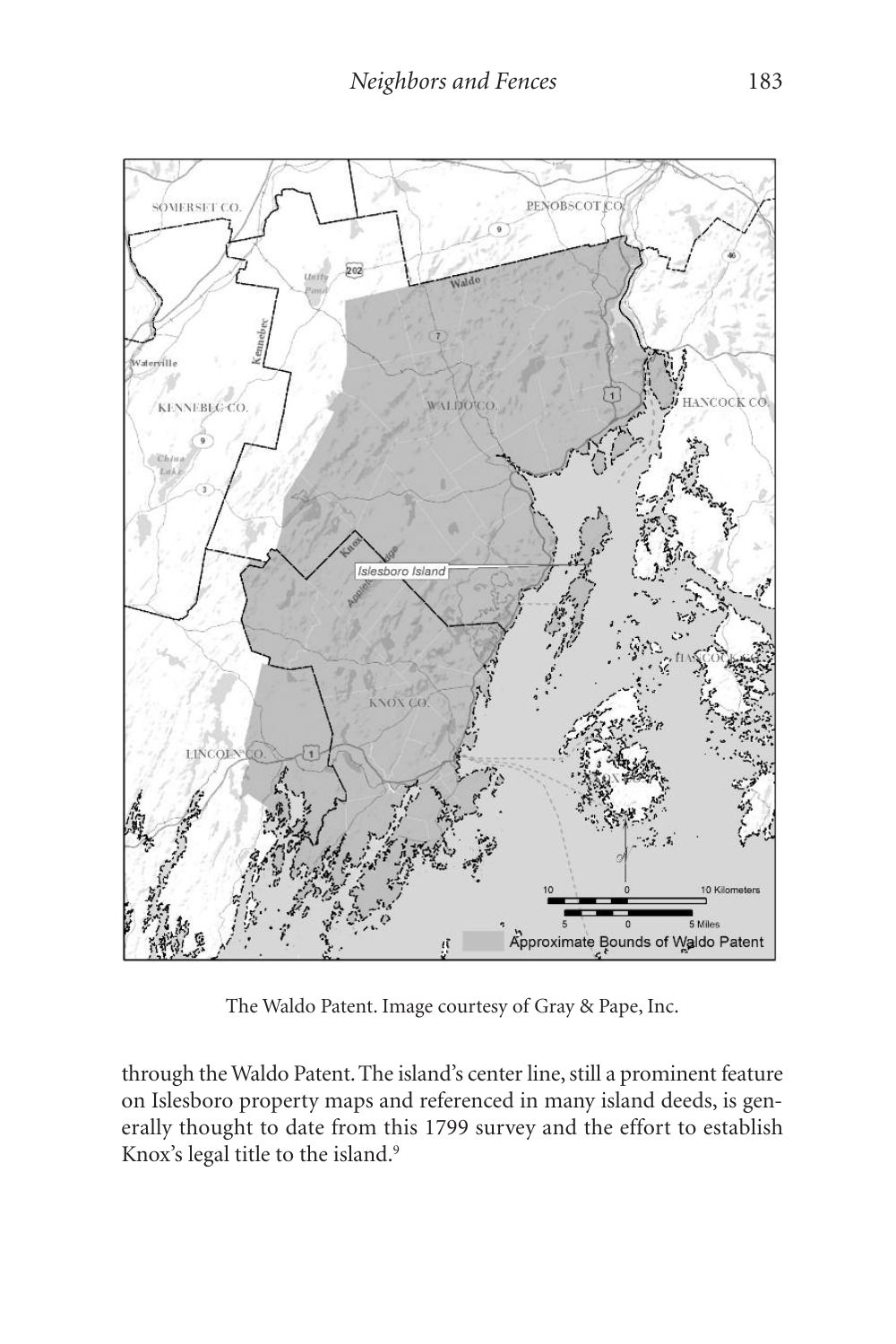

The Center Line. Image courtesy of Gray & Pape, Inc.

## **The Origins of** *Grinnell vs. Williams*

In reality, at least for the northern portion of Islesboro, the center line pre-dates the 1799 survey by fifteen years and is the result of a collective effort by settlers to allocate land and avoid property disputes. This effort was associated with a second series of conflicts, or potential conflicts, over land claims that occurred prior to, and are less well documented than, those between Knox and the residents of the island. These disputes divided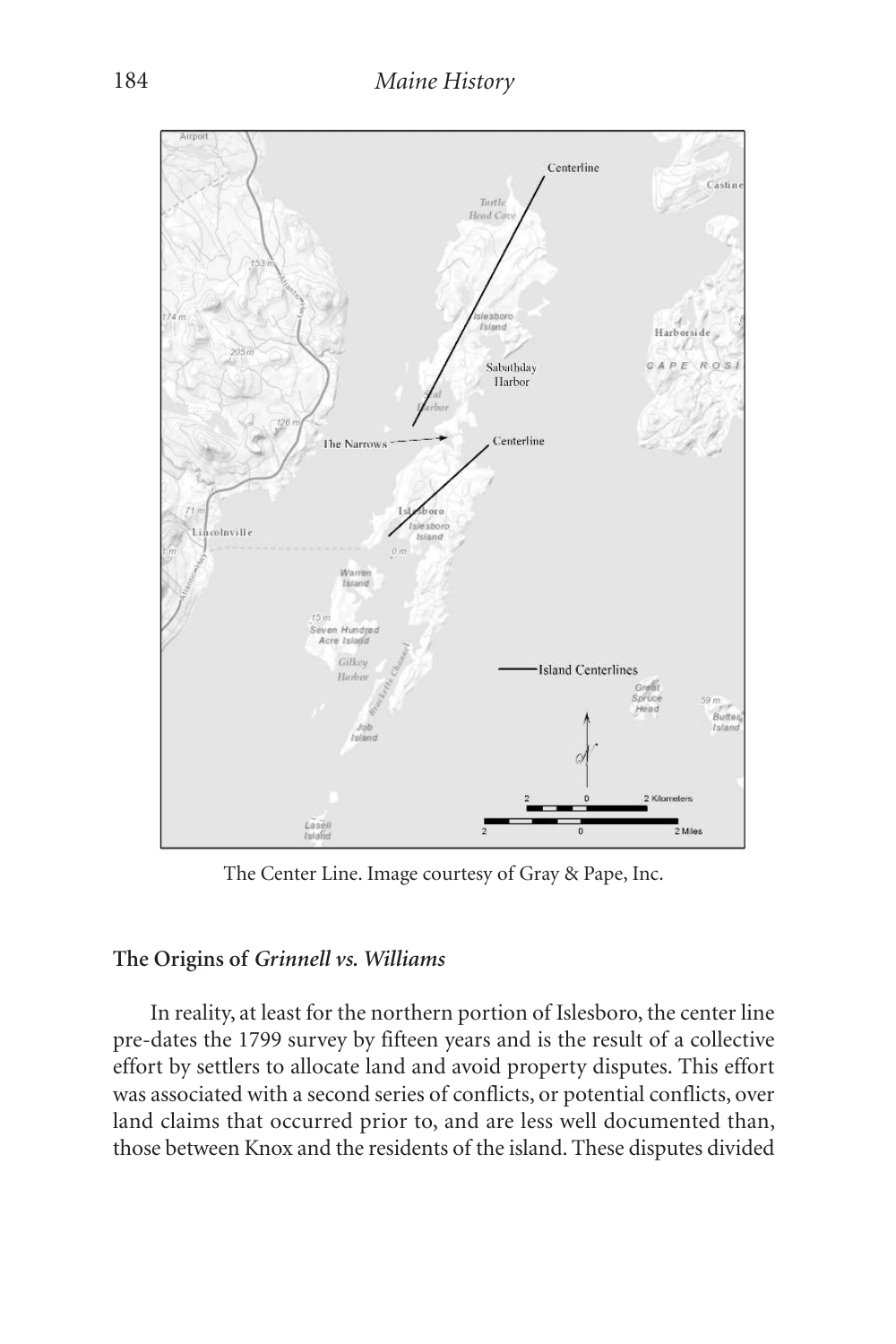the first settlers of Islesboro—those who arrived prior to the revolution and who claimed land by right of occupancy and improvement—from post-revolutionary "new arrivals" who sought free access to land. Island residents committed themselves to the protection and preservation of the landholdings of early settlers by delineating and demarcating parcels to be allocated for newcomers. This effort at peaceably dividing land did not always succeed, and a dispute over land boundaries that resulted in legal action demonstrates the primacy island residents placed upon defending their land claims and, more importantly, working within communal norms.

The records of the 1794 court case, *Grinnell v. Williams*, which occurred well before the island settlers' conflict with Knox over the provisions of the Waldo Patent, included a remarkable collection of depositions, from both pre- and post-revolutionary settlers, that offer insight into how Islesboro residents divided the land among themselves and how settlers who arrived after the revolution sometimes disputed these arrangements. The case is significant because it demonstrates that island residents functioned as a coherent community nearly fifteen years before Knox's actions united many of them into an organized opposition. It demonstrates the lengths to which early settlers, who suffered through the privations of the revolution, went to defend their land claims from actual or perceived threats, regardless of whether those threats came from great proprietors attempting to exercise their legal title to land, or from newly arriving settlers trying to carve their own farms and homesteads from the rocky soil.

The conflict that developed between William Grinnell and the Williams family exemplifies the tensions that existed between pre-Revolutionary War settlers and those who came to Islesboro after the revolution. Early settlers, like Shubael Williams, generally believed that early arrivals deserved as much land as they could improve and manage, while recent immigrants must accept smaller tracts or move on to another location. This necessarily meant that land was not evenly distributed among all island residents. 10

Williams arrived on Islesboro circa 1764, shortly after the close of the Seven Years' War and the departure of the French from the region. With four sons—Samuel, Amos, Joseph, and Benjamin—to provide for, Williams claimed a tract of approximately 700 acres and erected fences, thereby demarcating his claim and notifying his neighbors of his intentions. Fencing property constituted a primary claim of ownership in the absence of legal titles or other formal niceties. Settlers fenced land to es-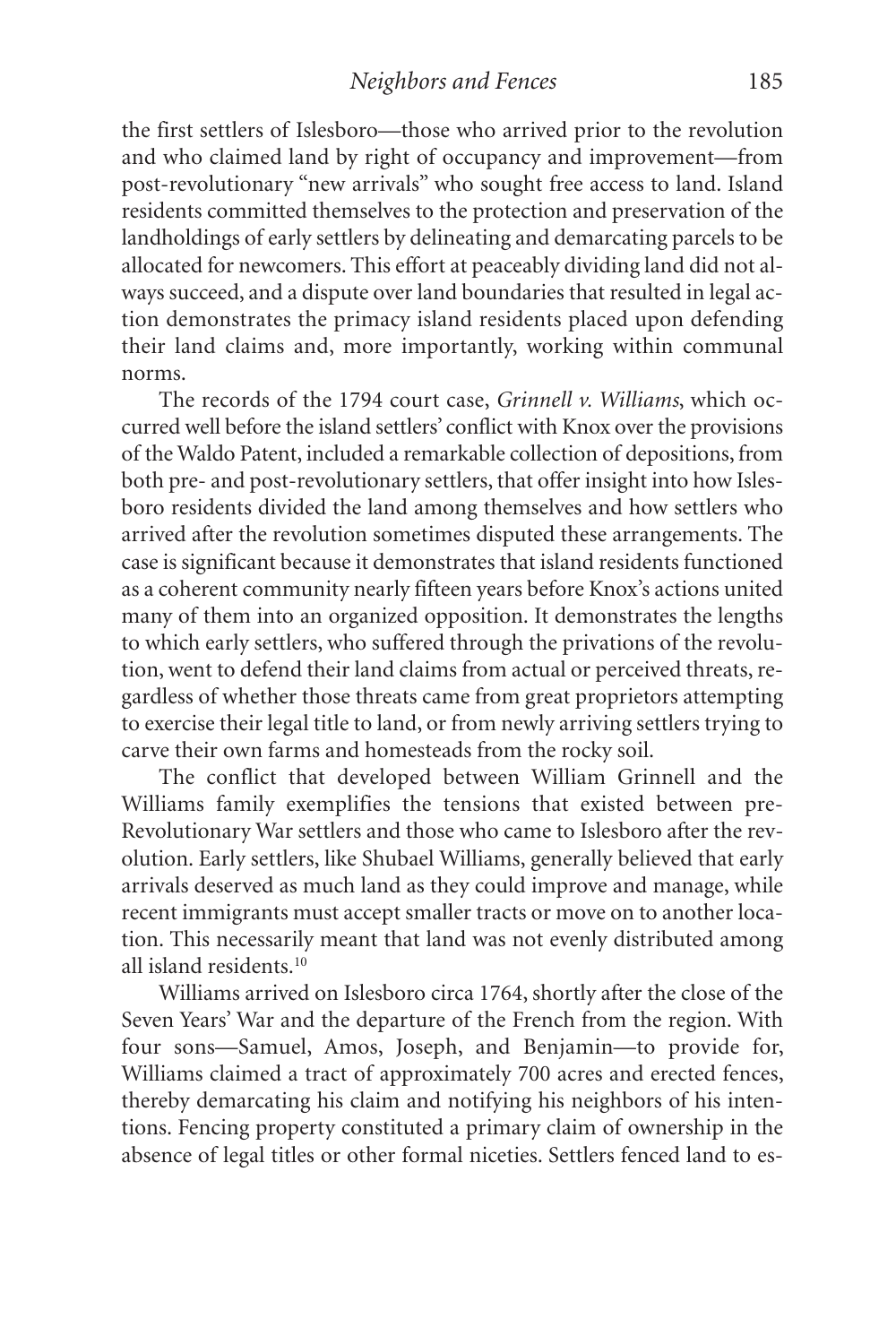

Approximate location of Shubael Williams's claim. Image courtesy of Gray & Pape, Inc.

tablish the boundaries of their property claims as well as to keep wandering livestock off of their property. Williams subdivided his tract of the island into smaller parcels of between 100 and 150 acres, which Williams assigned to each of his four sons; Joseph,Amos, Samuel, and Benjamin.In the parlance of the times, Williams sought to provide a "competency" for himself and his sons or sufficient land and other resources to provide a comfortable independence, with the prospect of passing on that achievement.<sup>11</sup>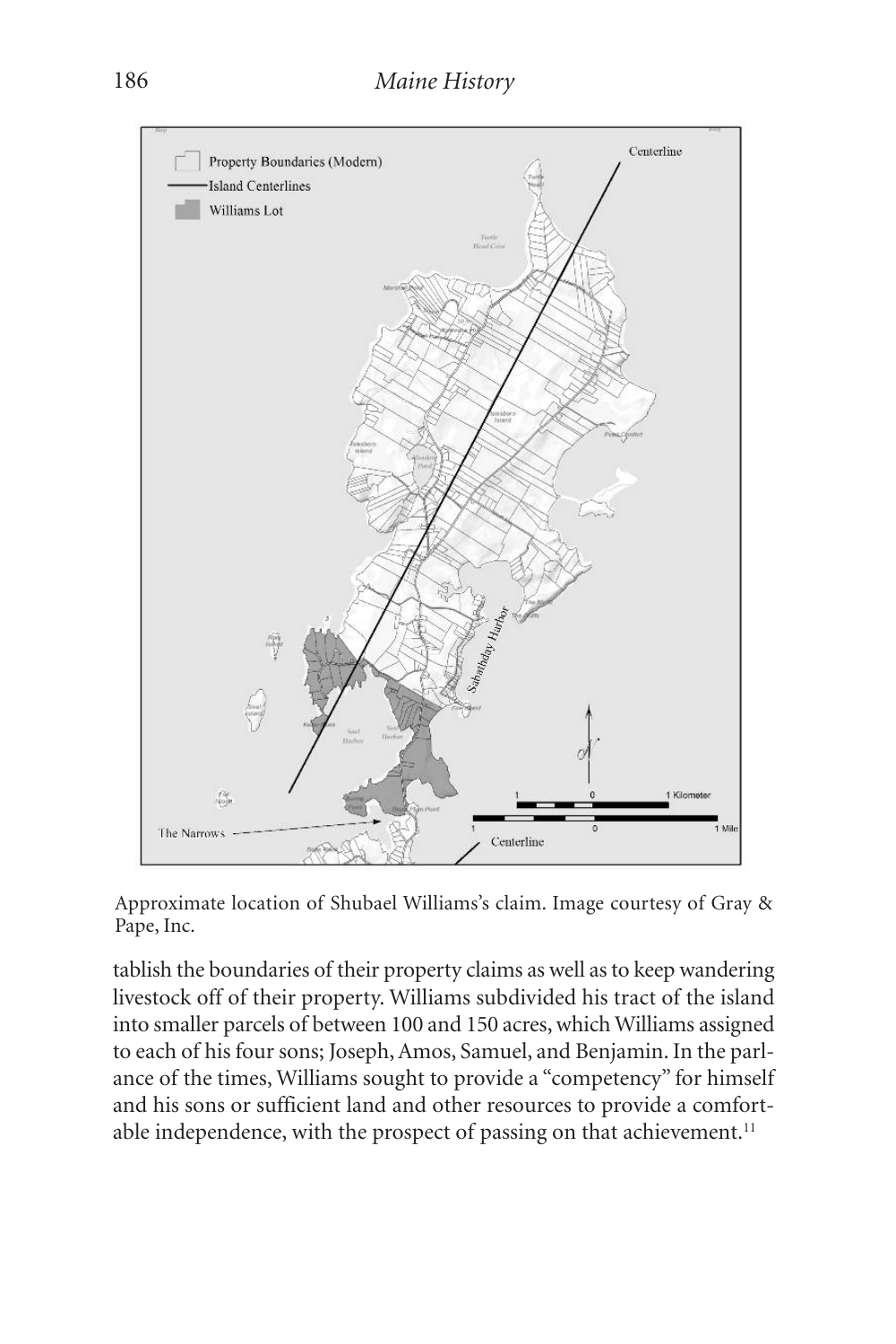#### **Land Division on Islesboro**

During the summer of 1784, about six months after British and loyalist forces abandoned Bagaduce, the residents of the northern portion of Islesboro met and appointed a three-man governmental committee, comprised of William Pendleton, John Gilkey, and Shubael Williams, to "take care of the affairs of the plantation." The three committee members were among the island's earliest and most prominent residents, all having settled there prior to 1775, and all having endured the trials of the Revolutionary War. In September 1784, Williams, acting as a member of the committee, arranged for Noah Miller, a surveyor, to audit the northern portion of the island. Miller started his work at a spruce tree at Seal Harbor and extended a line bearing North 42° East to serve as the center line of the island. Having established a center line, Miller then laid out one-hundred-acre lots extending from the shore, inland to the center line. Miller ran the north and south lines of lots located west of the center line on a bearing of North 47° West, while east of the center line these boundary lines ran on a bearing of South 47° East. In order to create one-hundred-acre lots, the width of the lots varied, depending upon the distance from the shore to the center line; the further the distance to the center line, the narrower the lot. Miller completed his work in the spring of 1785. The center line thus formed a spine extending the length of the northern portion of the island.<sup>12</sup>

In July 1784, William Grinnell, a young man in his twenties, hired his two brothers-in-law, Noah and Rathburn Dodge, to fence a parcel located on the west side of the island, north of Williams's Seal Harbor claim. Grinnell, who hailed from Block Island in Rhode Island, as did the Dodge brothers, did not permanently reside on this land until September 1785. In the meantime, the Dodges felled trees, cut and fixed stakes, and fenced about eighty to ninety acres for Grinnell. Grinnell's fenced lot, however, crossed the center line, extending into a lot reserved for Shubael Williams's son, Joseph. 13

At the time the Dodges fenced the lot claimed by Grinnell, it was apparently being worked by one Laban Allen. The nature of Allen's "work" is unknown, but it most likely involved cutting timber for sale as cordwood. Allen did not hold title to the property and, in fact, approached Noah Dodge and offered to purchase the fenced lot. Dodge replied that he could not sell the land since it belonged to Grinnell, who had hired the Dodges to work there. 14

How Allen came to be working the lot provides some insight into the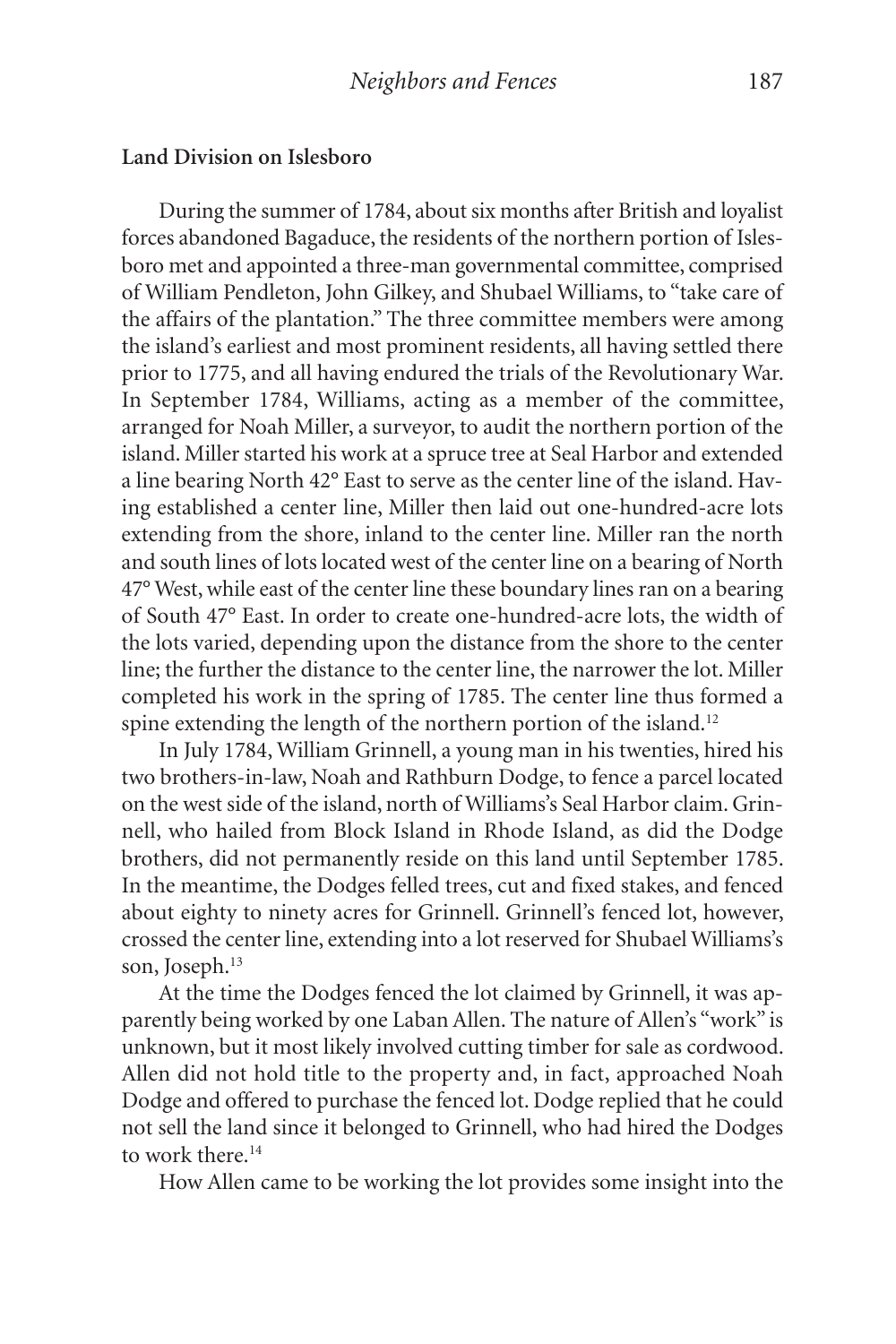

Map showing approximate locations of one-hundred-acre lots. Image courtesy of Gray & Pape, Inc.

rather casual manner in which residents claimed and settled land on the island. Historian Alan Taylor notes that, throughout Maine, original possessors of land frequently cut the timber and moved on, not seeking to become farmers or permanent residents.Allen appears to fit this description. His offer to buy the lot may have represented an effort to extend the amount of timber he could harvest. 15

A number of deponents testified that Allen was working the lot at the time of Noah Miller's 1784–1785 survey, and that Grinnell did not occupy the property until September 1785, after completion of the survey. If this was the case, then Allen's offer to purchase the lot from Noah Dodge suggests that Grinnell's brothers-in-law fenced the property without Allen's knowledge or consent. Noah Miller, the surveyor, testified that, in the fall of 1784, a member of his survey party asked Allen "by whose liberty he was at work on that lot" and Allen replied "by the liberty of Mr. John Gilkey, one of the plantation's committee."According to Hosea Coombs's testimony, Allen did not live on the lot, but boarded elsewhere while he harvested wood on the property. This likely accounts for Allen's ignorance of the Dodges' fence building. 16

Hosea Coombs, who moved his family onto the island in September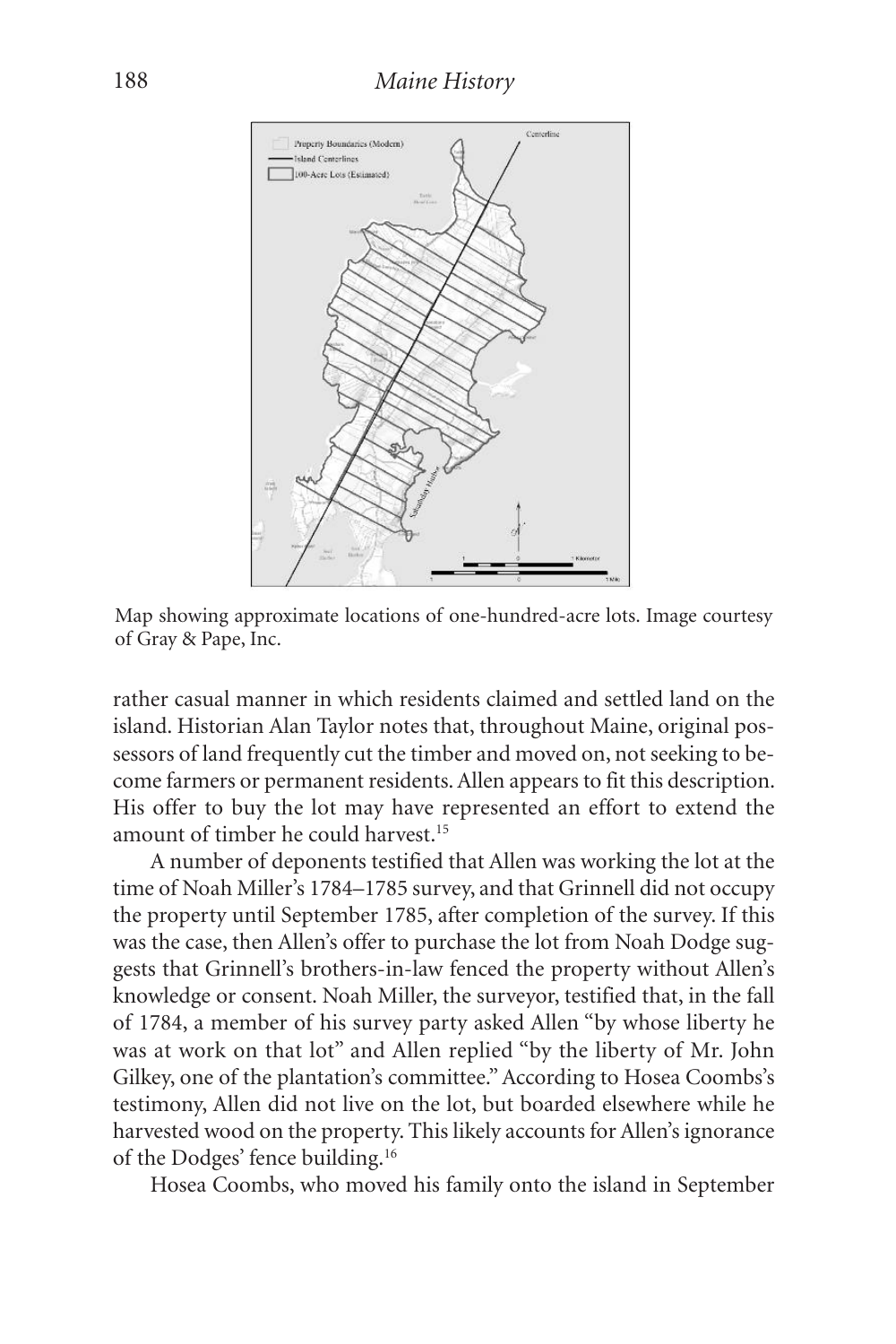1785, testified that he was shown a plan of Miller's survey, with the center line and lot boundaries, about two weeks after his arrival. Coombs added that, at some later date, the plantation committee came to his house and "said some people had come on the Island, they did not know who they were, but wished my brother and myself would go to them, we went, and after some conversation on the subject Mr.William Grinnell agreed to give Mr. John Gilkey thirty dollars for a lot of land which had been improved by Mr. Laban Allen."17

Coombs's statement makes it clear that the plantation committee used him as an envoy to Grinnell. Apparently, the committee visited Grinnell personally to collect the thirty dollars. Coombs testified that Gilkey accepted the payment on Laban Allen's behalf and then Shubael Williams, a member of the committee, forbid Grinnell "and others that were with him from any further attempts to make a settlement on said lot." On the face of it, this statement appears perplexing, since if Grinnell paid the committee he should have had the right to settle. It is likely, however, that the "lot" Williams referred to was that portion of Grinnell's fenced claim that extended east of the center line into the lot claimed by Joseph Williams. 18

This incident indicates that the committee comprised of William Pendleton, Shubael Williams, and John Gilkey, established during the summer of 1784 "to take care of the affairs of the plantation and to lay out the lands to the settlers," obtained the authority by the residents to assign lots to new settlers. The committee hired Noah Miller to survey the north end of the island and lay out lots in an effort to provide order to this process. It appears that William Grinnell did not consult with the committee regarding his land claim. Perhaps this lack of consultation, or deference to earlier settlers, prompted Shubael Williams's angry remarks to Grinnell as Miller's survey deferred to the claims of long-time residents, most particularly Shubael Williams. 19

During the spring of 1784, prior to Miller's survey, Williams told Anthony Coombs, a relative of Hosea Coombs, that he did not intend to lay claim to any land outside his fence, which "began [at] the northern side of Seal Harbor Cove and ran to a place called Sabbath day Harbor." Samuel Pendleton, a cousin of committee member William Pendleton, and a resident of the island since 1771, helped build Grinnell's fence in the summer of 1784. Prior to agreeing to work for Grinnell, Pendleton asked Shubael Williams whether he laid any claim to the land claimed by Grinnell, as "he did not wish to bring himself into any difficulty" with Williams. According to Pendleton, Williams answered, "you know where my fence is, if I can hold all that I have within that fence it will be enough for me and mine."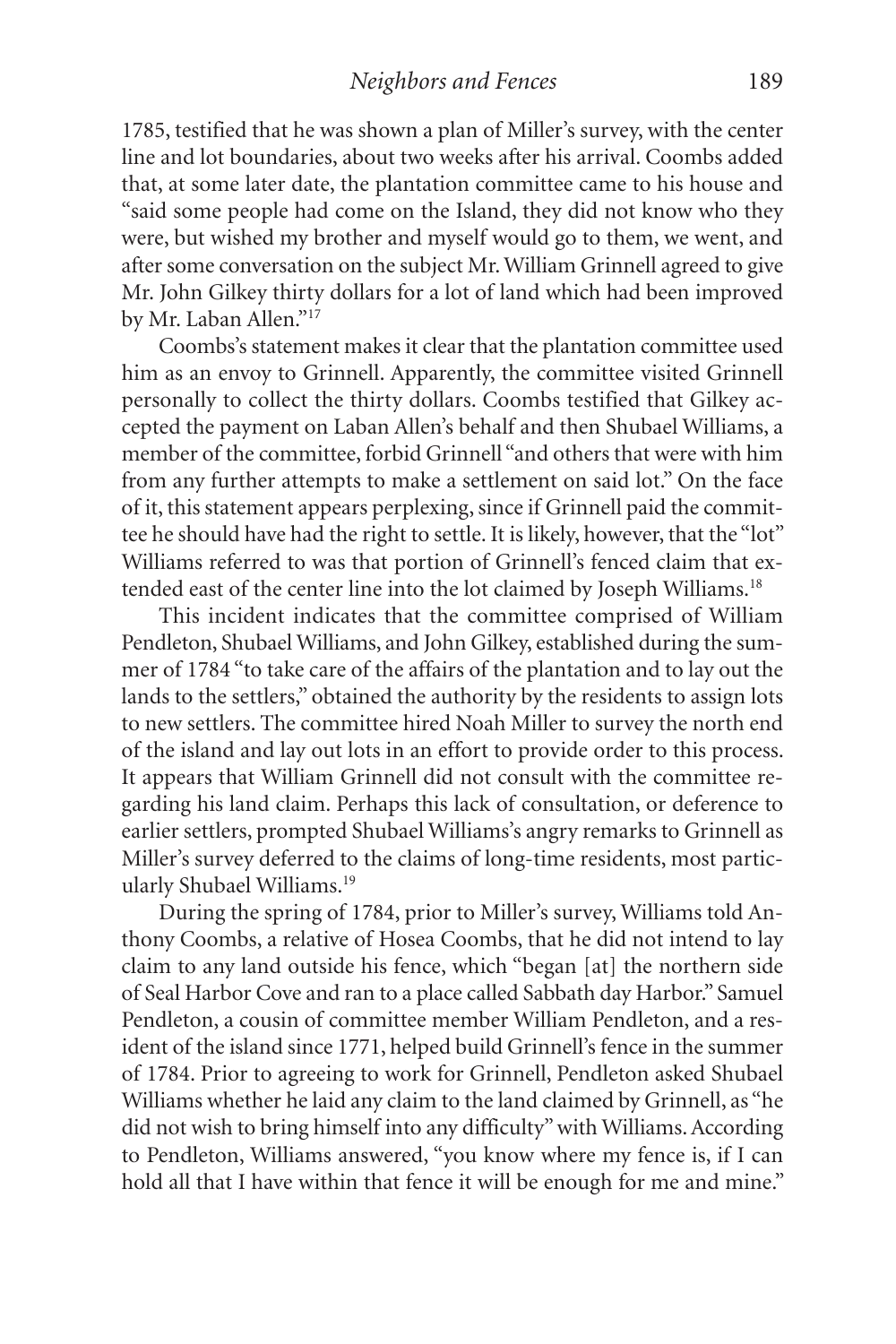Noah and Simon Dodge both attended this conversation, and both testified that Williams replied that "if he could hold what land he had enclosed it was enough for him and his children."20

### *Grinnell v. Williams*

As noted, the lot Grinnell's brothers-in-law fenced during the summer of 1784 extended east, across the center line surveyed that autumn by Noah Miller, into a lot laid out for Shubael Williams's son, Joseph. Grinnell's actions placed him squarely at odds with the island committee, with his neighbors, with the broader island community, and with the prominent Williams family, upon whose land he was encroaching. During the winter of 1785, after Grinnell took up residence on the island, Shubael Williams



Survey map (used in trial) by Noah Miller showing Grinnell and Williams parcels. Image courtesy of Gray & Pape, Inc.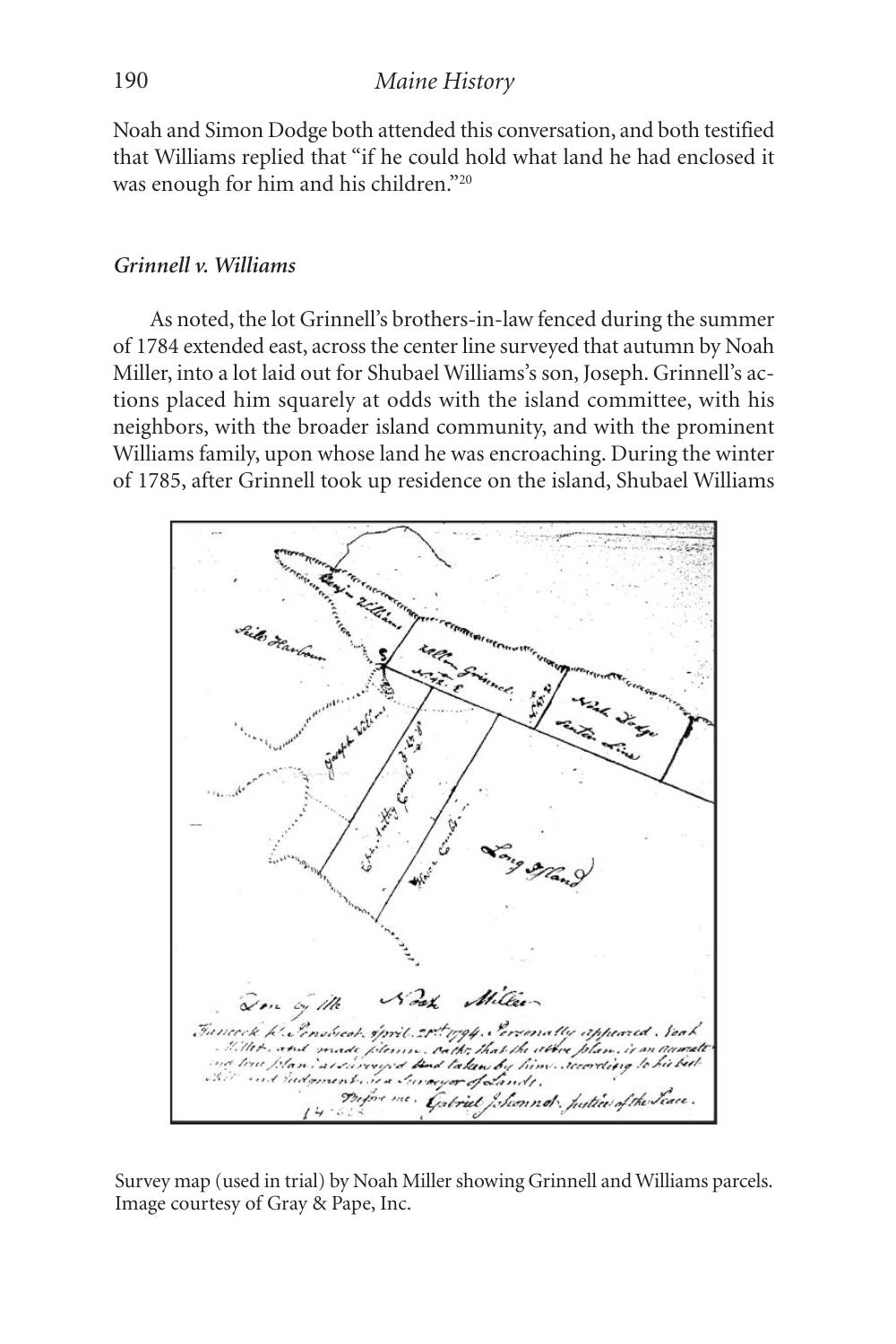asked him"if he was content with what land he had within his fence."Grinnell replied that he was, at which point Williams turned to Simon Dodge and desired he "take notice what Mr. Grinnell said." The matter appeared settled. But tensions between the Williams family and Grinnell clearly remained unresolved and, eight years later in 1792, came to a boil.<sup>21</sup>

During the autumn of 1791, Grinnell repaired his fence, but the spark that reignited the dispute occurred in 1793, when Grinnell began cutting timber on the disputed portion of the lot east of the center line. Timber represented a significant cash crop for early settlers throughout Maine. On Islesboro, timber largely entered the market as cordwood, which residents in the more populated and deforested areas of southern New England needed for fuel. Grinnell's actions, cutting trees on disputed land, directly and negatively impacted Joseph Williams's ability to make money from his property, as he claimed those portions of Grinnell's lot that lay east of the center line. 22

In March 1794, Grinnell sued Shubael and Joseph Williams in the Court of Common Pleas for trespass. Grinnell claimed that, in September 1793, the Williamses "with force of arms broke and entered the close of the plaintiff [Grinnell], tore down and destroyed his fence, and with a sled and oxen tore up the [unreadable] and . . . took, carried away, and destroyed thirty cords of wood . . . of the value of ten pounds." In April 1794, the Court ruled in favor of the Williamses, and ordered court costs paid by Grinnell of sixteen pounds, eighteen shillings, six pence. Grinnell appealed this ruling to the Supreme Judicial Court. In anticipation of this appeal, authorities recorded during April and July 1794 from nineteen island residents and surveyor Noah Miller. The case appeared to revolve around whether or not Grinnell's fence constituted a legal fence—legally defined as one sufficient to keep cattle, hogs, and sheep from the lot—and whether or not Grinnell previously harvested timber from the property.<sup>23</sup>

Exactly when Grinnell began logging the disputed lot is unclear, but Ellison Lassell, an island resident since 1786, testified that in the fall of 1792 "some dispute" arose regarding the center line and lot lines run by Noah Miller. This dispute may have resulted from Grinnell's logging. In April 1793, in an effort to mediate the issue, the residents of the north end of the island agreed to hire Miller to resurvey, and they signed a bond "to abide by the centre and side lines of the lots as they had been run off by Mr. Miller." Anthony Coombs's April 1794 deposition described the process:

[I]n the last Summer in consequence of great uneasiness on the minds of the people relating to their lands, a meeting was called, at which meet-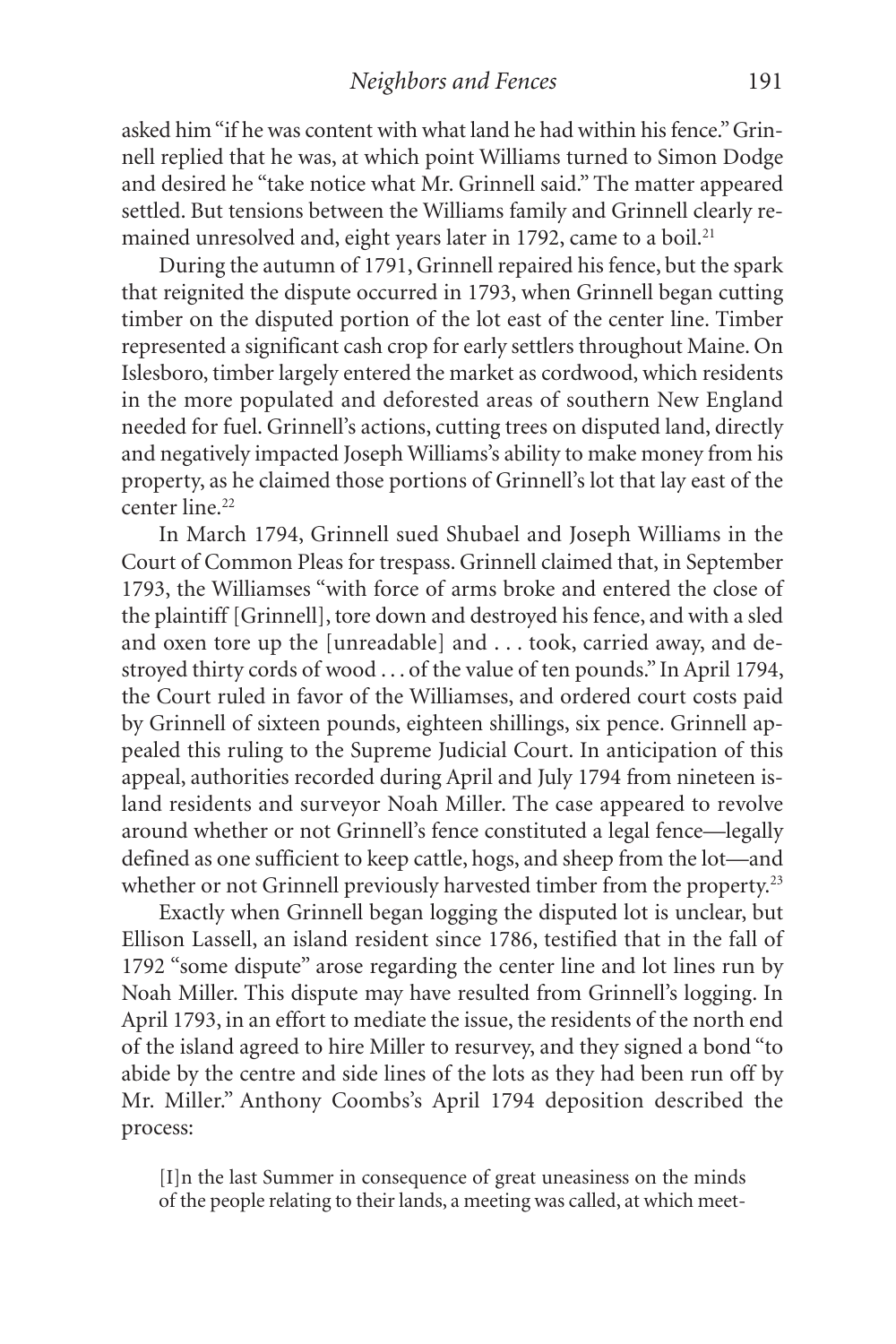#### 192 *Maine History*

ing all the settlers except Mr. Grinnell and Mr. Noah Dodge were present, that it was moved in said Meeting whether they would abide by the centre line of the Island, and the side lines of the lots as they had been laid down and butted and bounded agreeable to the old [1784] plan or whether they would have them altered, that it was then unanimously agreed to and voted in said meeting to abide by the lines as they had been run by the old plan, at the same time chose a committee of two persons to send for Mr. Miller, to run out and butt and bound each lot as laid down on the plan, that Mr. Miller came and did run and lay out the lots agreeable to the plan, and agreeable to the desires of the Inhabitants. A few instances to the contrary.<sup>24</sup>

Grinnell was one of the few contrarians, placing himself in opposition to these efforts and in opposition to the community's efforts to resolve the growing dispute. He and a handful of other north-end residents, including Noah Dodge, did not sign the bond. He objected to the location of the center line, which passed through his fenced lot and, according to Noah Dodge, forbade Miller "from running any line within his fence." Miller agreed that he "would not run without Mr. Grinnell's consent."<sup>25</sup>

Grinnell continued to cut timber on the disputed property, bringing the issue to a head during the spring of 1793. In March, Joseph Williams encountered Michael Shays, a laborer employed by Grinnell, cutting wood within the fenced lot. In the presence of two witnesses, Williams ordered Shays to stop and forbade him from harvesting any more timber in the area, stating: "as it is my land." One of the witnesses, Joseph's brother Benjamin Williams, later testified that Joseph told Shays that, if he continued to cut wood, "he should prosecute him for trespass." Shays responded that "he knew nothing about the land where it was, he was directed to cut there by Mr. Grinnell, but that he [Shays] should desist and go away."26

In April, Miller resurveyed the northern portion of the island, essentially duplicating his 1784–1785 efforts. Most of the settlers on the northern end of the island agreed to accept the results of this survey. However, Grinnell, whose fenced lot straddled the center line, had not signed the bond and had forbidden Miller from running the center line through his lot. Perhaps fearing that his neighbors would force his compliance with Miller's survey, Grinnell, assisted by his brother-in-law Noah Dodge, resumed cutting timber on the lot. Dodge estimated that Grinnell cut approximately thirty cords, worth six shillings a cord "at the landing."27

Joseph Williams did not take kindly to Grinnell's renewed logging, though he seemed to wait to take action until the fall. In September 1793, Williams and Andrew Webber, a hired man in the service of Williams's father, Shubael Williams, took down a section of Grinnell's fence; brought a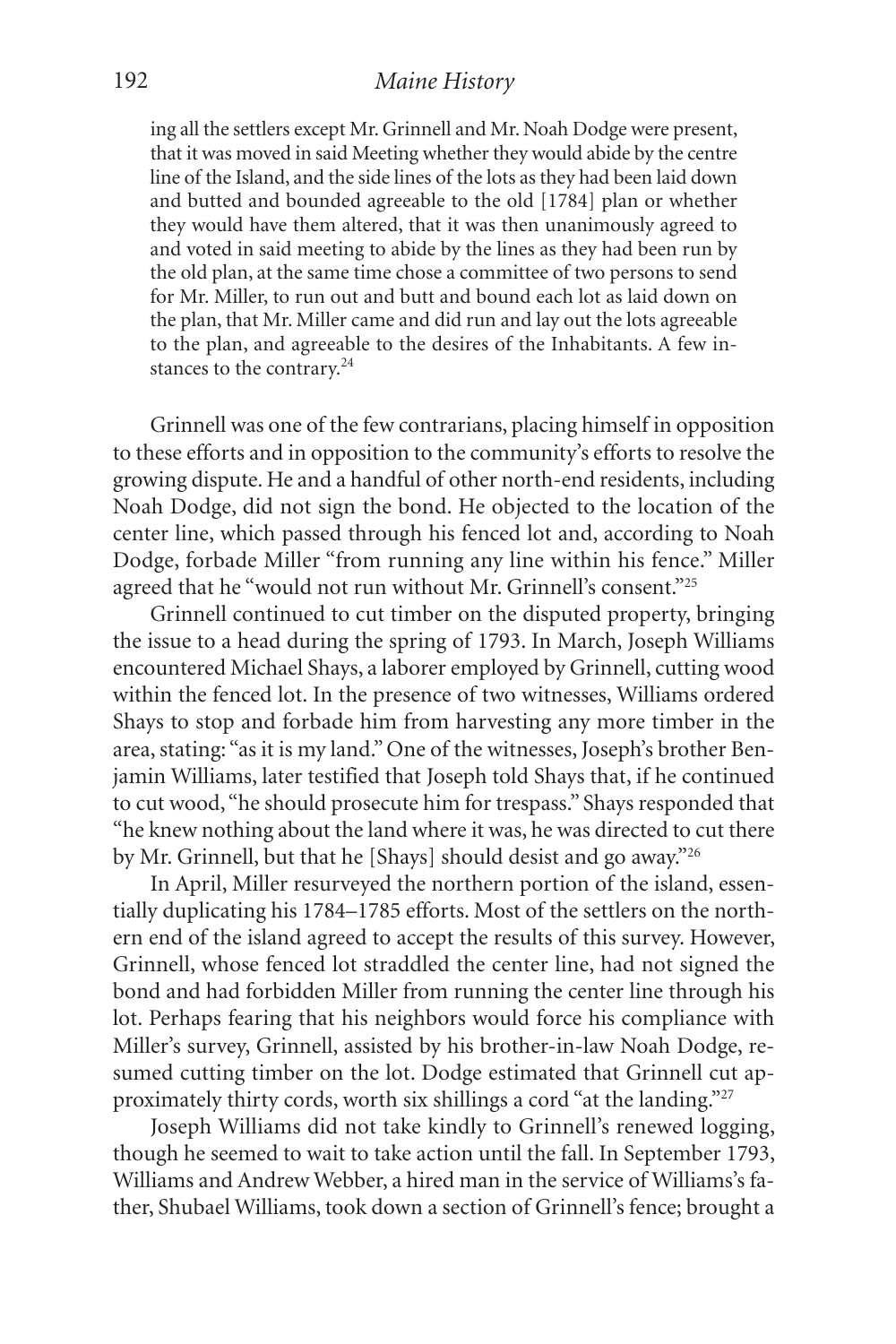yoke of oxen and a sled onto the lot; and proceeded, over the course of three or four days, to haul most of the wood cut by Grinnell to the landing, where they offered it for sale. According to Rathburn Dodge, Grinnell forbid Williams and Webber from hauling wood off the lot, but Williams replied,"he meant to haul it, and he might help himself as well as he could." It was this action that led to Grinnell filing suit against Shubael and Joseph Williams. 28

Andrew Webber provided a detailed account of the work he performed on the disputed property.According to Webber, Shubael Williams directed him to go with Joseph Williams and "haul out some cord wood [and] did not know what wood it was, until after [he] had got the oxen yok[e]d, when [he] was informed it was wood cut by one Michael Shays on the land now in dispute." Webber and Joseph Williams went to work and "on the first day of hauling there was not any fence up in the road, [they] hauled the wood to the landing on said lot."29

During the course of Webber's deposition, Grinnell's attorney asked Joseph Williams whether his father, Shubael Williams, specifically directed Webber to haul the wood cut by Shays. Webber said he did not, but that, as he yoked the oxen, Mr. Gammon, another of Shubael Williams's hired hands, told Webber to "prepare for a brush with Mr. Grinnell." Grinnell did indeed confront Williams and Webber, forbidding them from removing the wood from the lot. 30

It is interesting to note that the principals in the case employed hired hands to help work their property.William Grinnell hired Noah and Rathburn Dodge and Samuel Pendleton, all permanent island residents and land owners, to fence his claim in 1784. Michael Shays, a laborer in Grinnell's employ, cut timber on the disputed lot in 1793. Shubael Williams employed at least two hired hands, Andrew Webber and a Mr. Gammon. The use of hired labor seems to distinguish Islesboro, or at least Grinnell and Williams, from regional norms. According to historian Alan Taylor, little labor was available for hire and few could afford to purchase hired hands. But this was not the case for Grinnell and Williams.<sup>31</sup>

The presence or absence of a proper legal fence, one sufficient to keep livestock out of the parcel, proved a critical element in the case. In the absence of legal titles, fences served to delineate property. But a legal fence had to be substantial, such as the stake-and-rider fence that the Dodges built for Grinnell in 1784. Nearly a decade of Maine weather took its toll on this fence, and despite the fact that Grinnell repaired it in 1791, its condition appears to have been somewhat dilapidated by 1793.

In an effort to demonstrate that he substantially fenced the property, Grinnell asked Webber, during the course of his deposition, whether he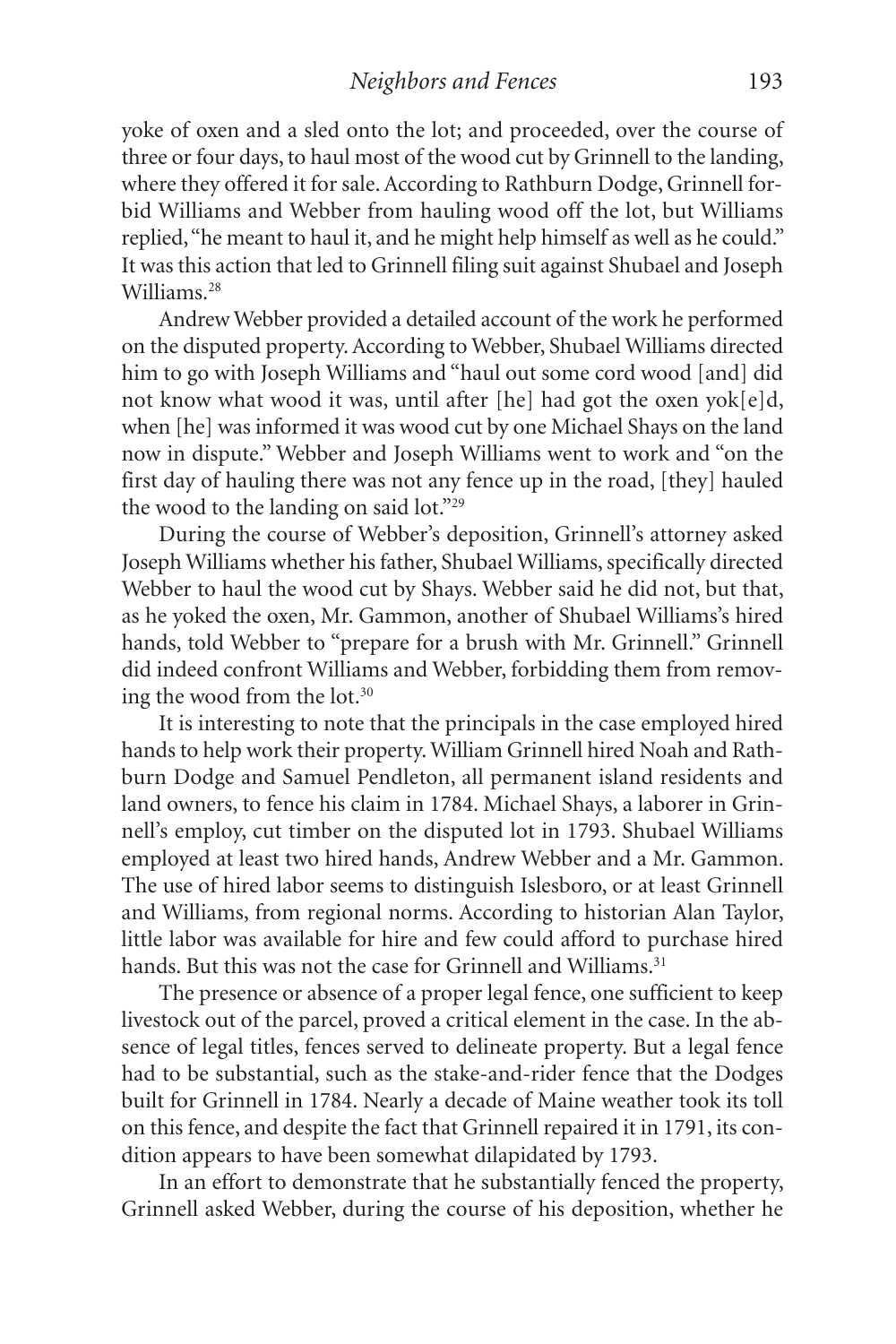

Photograph, entitled"Rail Fence,"by M.S.Wilson, dated 29 March 1905. Montana State University. (Also called a stake-and-rider fence.) https://commons.wiki media.org/wiki/File:Rail\_fence\_ in\_Missoula\_county,\_Montana.jpg

found a fence on the lot. Webber testified that there was a "sham fence which Mr. Benjamin Williams said he supposed was made by Mr. Grinnell." Webber claimed he traversed over the land many times and never saw a fence "until [he] was shown brush fallen, which was supposed to be for the purpose of a fence." Nevertheless, Webber declared that Joseph Williams took down "one or two poles" to gain access to the lot, which suggests something more than brush. 32

Samuel Pendleton, a hand hired by Grinnell to help fence the lot in 1784, testified that the original fence "would turn or stop any creature whatever." John Sprague testified that when he assisted Grinnell in repairing the fence during the fall of 1791, only portions of it remained sufficient to keep out cattle, hogs, and sheep. Hosea Coombs testified that there was no fence present when he inspected the lot in July 1794, rather, only "some bushes laying scattering and one birch tree laying, the butt of which lay three feet from the ground and nothing under it." Taken at face value, this testimony suggests that Grinnell constructed a well-made, legal fence in 1784 but that, by 1794, it had fallen into disrepair. 33

Further complicating matters, however, Amos Williams, another of Shubael Williams's sons, testified that he helped his father fence the land in dispute circa 1775, more than ten years before Grinnell's original fence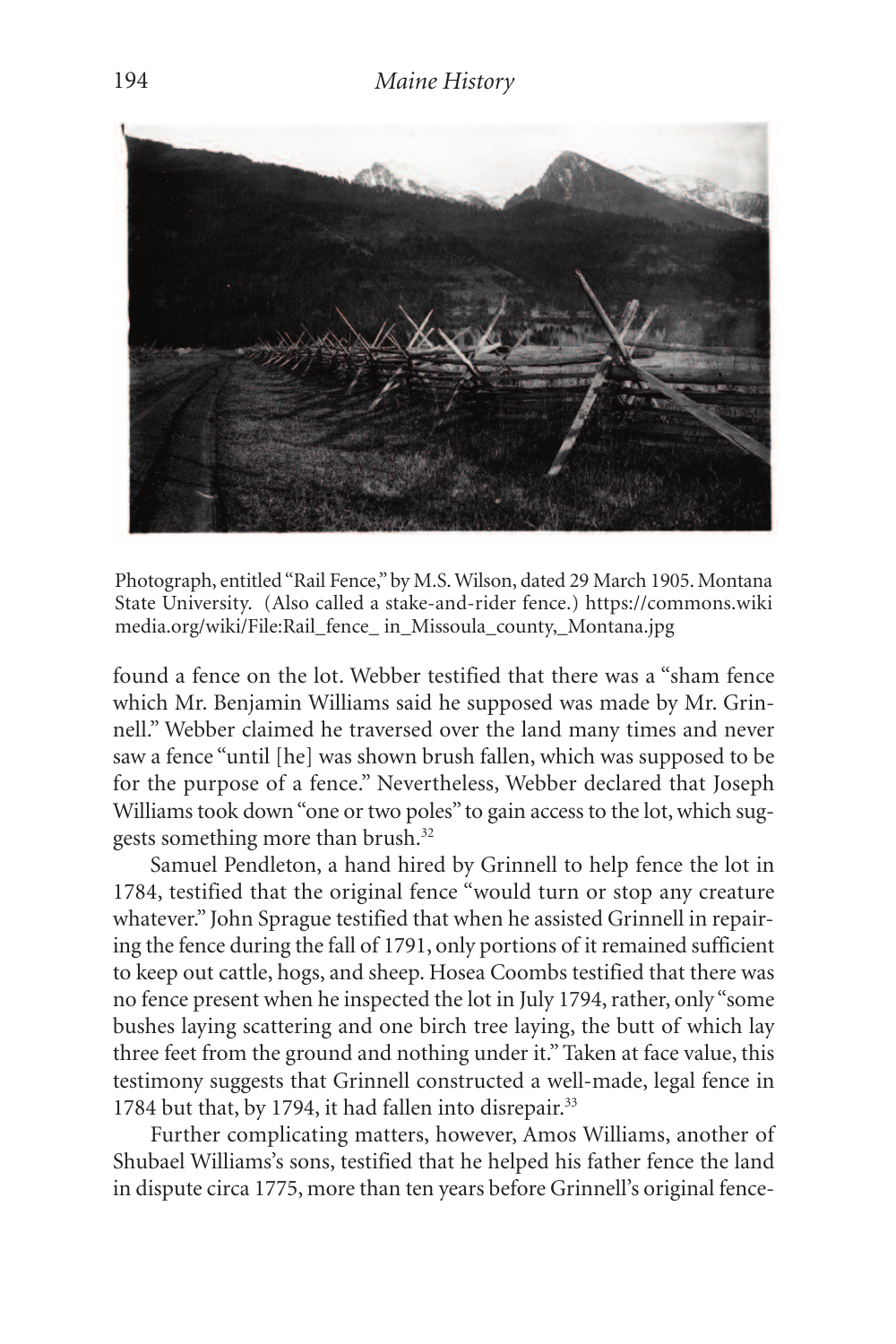building campaign.Amos Williams denied that Grinnell lived on the land, stating: "I never knew you did live on it and know you do not according to the line that was run." This statement seems to suggest that, in Amos Williams's view, although Grinnell lived on the island, he never occupied the land in dispute, since according to Noah Miller's survey, that land (being east of the center line) belonged to Williams's brother Joseph. The Williams family relied upon Noah Miller's survey as the basis and justification for their actions. 34

Grinnell's response to the Williamses' defense relied heavily upon the traditional argument that ownership of land resulted from occupation and improvement, not possession of some variant of a legal title. Grinnell sought to demonstrate that the land remained unimproved by the Williamses, and thus available to others, like himself, willing to improve the land. Pressed by Grinnell,Amos Williams admitted that he did not witness his father working on the disputed land during the past nineteen years, stating: "but I believe he has." Amos Williams's brother, Benjamin, testified that he inspected the lot in July 1794 and found "that great improvements [had] been made" by Shubael and Joseph Williams and persons in their employ. Benjamin Williams testified that the Williamses expended a great deal of labor cutting and felling trees and clearing the ground—a claim no other deponent made—and that, on the location of the improvements, the land had been "got into good English grass." Williams claimed that most of the work looked as much as twenty years old, which corresponded with his brother Amos's testimony that Amos and Shubael Williams fenced the lot sometime around 1775. Grinnell again pressed for details, asking Williams whether he ever witnessed his father and brother work on the particular part of the lot in dispute. Williams replied, "I never saw my father labor on that particular spot, but I have seen him labor on the lot. I have seen my brother Joseph work and labor on that particular spot within this twelve months [since July 1793], but not before to my recollection."35

Amos and Benjamin Williams's depositions included claims that support the position of their father and brother. They argued that Grinnell's fence did not constitute a legal fence capable of excluding livestock from the lot and, regardless of the efficacy of Grinnell's fence, that their father and brother both fenced and improved the property more than ten years prior to Grinnell's arrival on Islesboro.

In an effort to obtain information from individuals with less of a vested interest in the case, several members of the island community examined the lot. Additional depositions recorded their impressions. An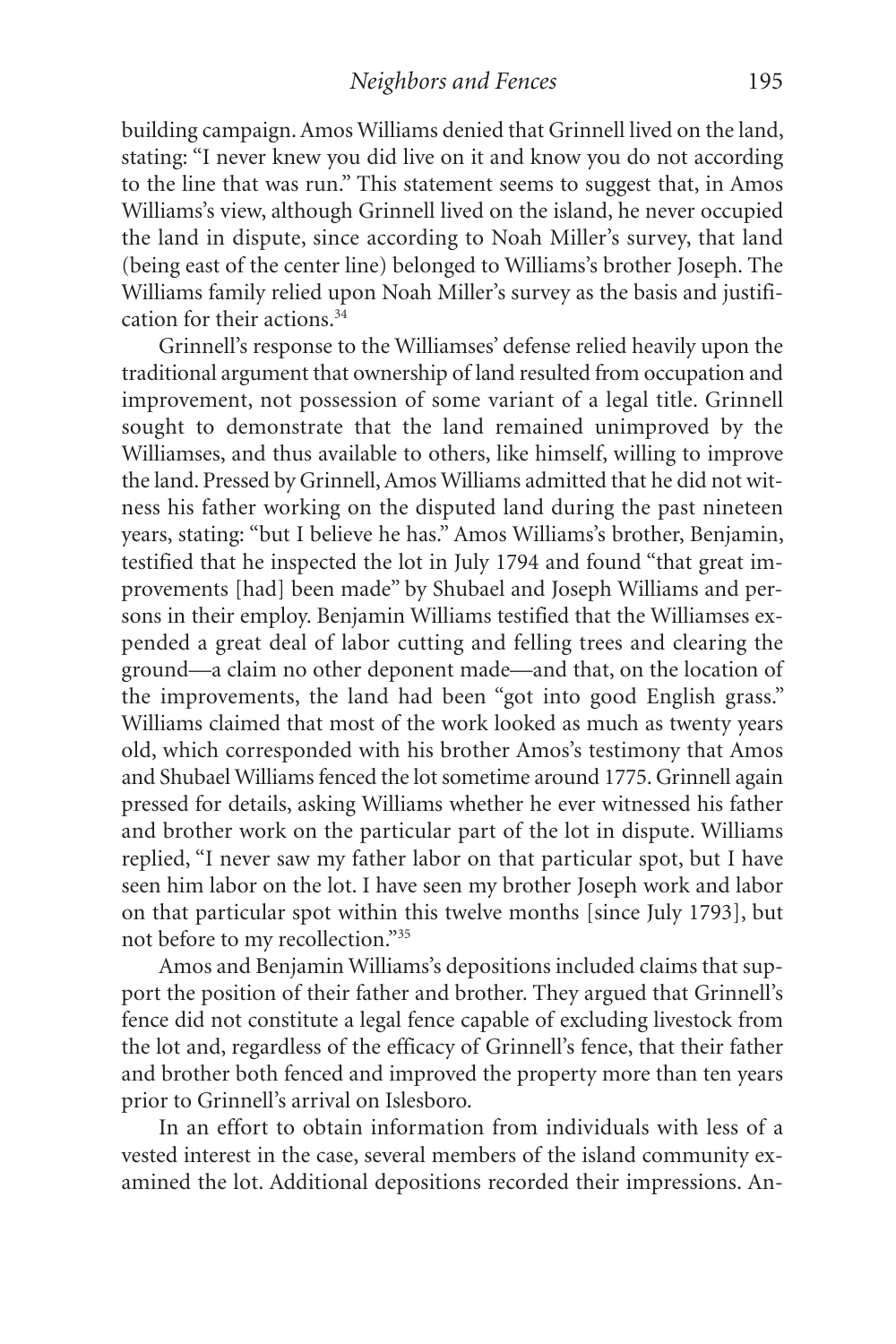thony Coombs, Jr. testified that, when he inspected the lot in July 1794, he saw stumps outside Grinnell's fence, stating: "which I suppose was cut by Hingham shingle makers about twenty years ago [1774]." Simon Dodge testified that the only cleared land on the lot was around Grinnell's house, which lay about a quarter mile from the scene of the wood cutting. Dodge testified that there was a spot on the lot "where some hard wood [had] been cut, but that [was] not cleared, as the bushes are not burnt upon it." Dodge also said that Michael Shays claimed that he [Shays] harvested the wood for Grinnell. Similarly, Godfrey Trim examined the lot and found it uncleared but estimated that someone cut about twenty cords of wood on the property, based upon the size and number of the stumps. He estimated that someone harvested the wood twelve to fifteen months prior to his inspection in July 1794. Trim also testified that he saw no English grass on the lot, except for a few spears in a road that appeared to be only a few months old. Joseph Woodward also examined the lot in July 1794. He stated that it appeared that about thirty cords of wood had been cut and hauled away, based upon the number of remaining stumps, and that ten to twenty cords remained on the lot.According to Woodward, the lot contained no grass on that spot and the harvested timber consisted of hardwood hemlocks, worth more on the cord-wood market than spruce, pine or other softwoods. 36

As a whole, the various depositions collected for the case suggest that Grinnell indeed constructed a legal fence on the land in the summer of 1784, just prior to the community-authorized survey and delineation of lots undertaken by Noah Miller. The lot fenced by Grinnell extended beyond the center line surveyed by Miller into a parcel claimed by Joseph Williams. Despite repairs made in 1791, Grinnell's fence greatly deteriorated by 1794. By that date, it did not appear to constitute a legal fence capable of keeping livestock out of the lot.

The Williams family claimed they had worked the lot since 1775, though whether they worked the disputed portion of the property seems doubtful. There is no doubt, however, that Grinnell harvested trees on the land, likely in 1793, twelve to eighteen months prior to the depositions. Anthony Coombs, Jr. thought some of the stumps appeared to have been cut as early as 1775, but noted that these stumps were outside Grinnell's fence. Deponents consistently claimed that the evidence of the surviving stumps suggested that Grinnell had harvested hardwood hemlocks in 1793. This logging, in the view of the times, constituted some type of improvement to the land. However, deponents remained consistent in asserting that Grinell made little, if any, effort to clear the undergrowth or otherwise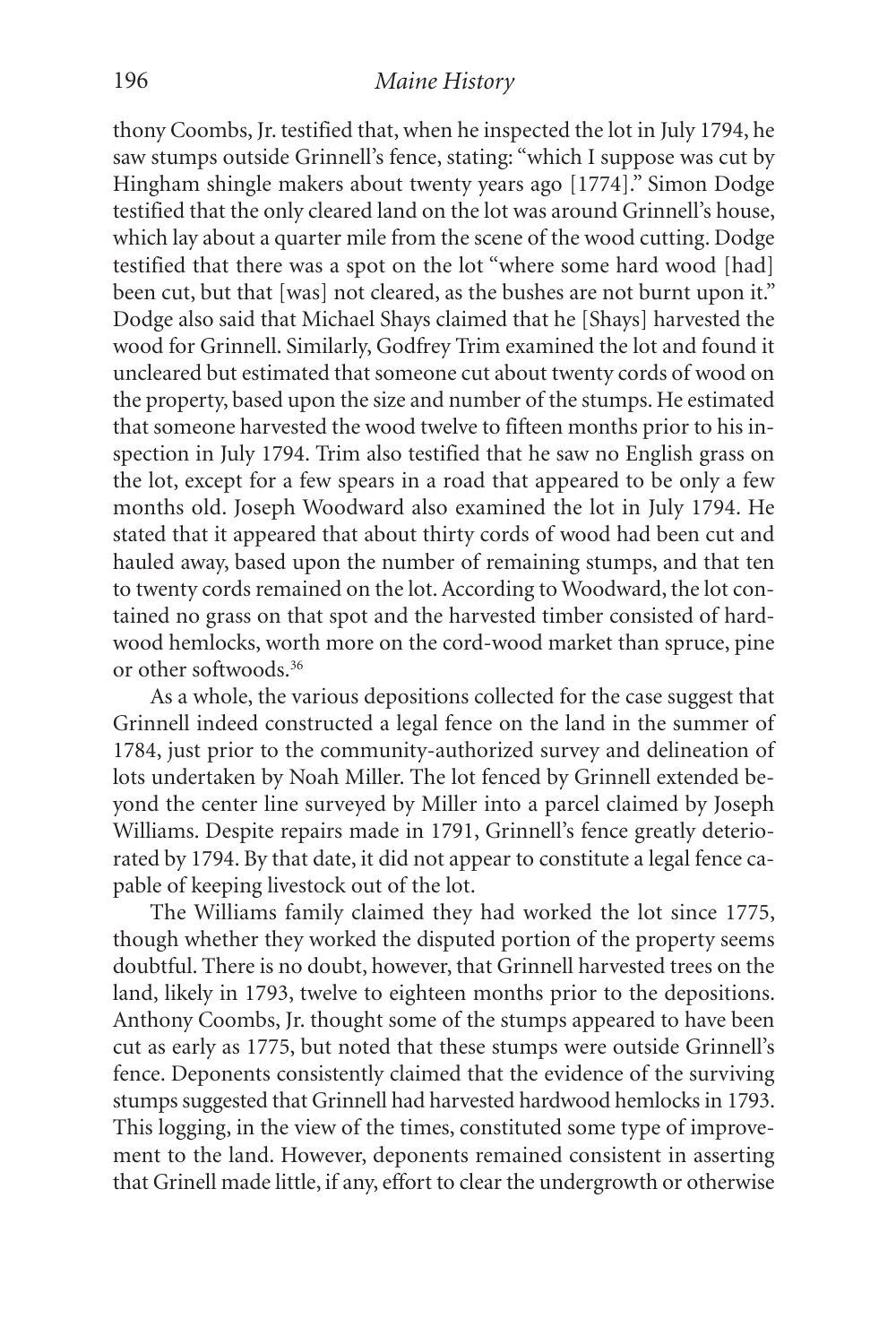improve the property beyond the logging of valuable hardwoods. Michael Shays's statements, attested to by others, offer the clearest evidence as to when logging took place. Shays was not deposed, but several deponents testified that he claimed to have cut trees on the property in 1793, while employed by Grinnell.

The case hinged on two questions: Had Grinnell properly and appropriately demarcated his claimed land with a fence, and had the Williams family fenced and improved that land prior to Grinnell's arrival? During the first period of settlement, prior to the American Revolution, the answers to these two questions would likely have resolved the issue of ownership. However, the survey of the north end of the island from 1784 to 1785 complicated the issue. Grinnell's claim clearly crossed the center line endorsed by the community and impinged upon Joseph Williams's lot. The fact that Grinnell fenced his lot carried less weight than his flaunting of the community-endorsed survey. Similarly, the dubious claims of the Williamses that they improved the land prior to 1793 seemed less influential than the fact that Joseph Williams's claim conformed to the bounds surveyed by Noah Miller. The deteriorated condition of Grinnell's fence in 1793 provided additional weight to the arguments of those who supported the center line.

Unfortunately, the court records do not include any information regarding a judgment in the case. Grinnell continued to reside on the island until about 1806,when he moved to Belfast, a mainland town on the western shore of Penobscot Bay, where he died in 1842. Both the 1798 Federal Direct Tax and the 1800 population census enumerated Grinnell as an Islesboro resident. In 1798 he owned seventy-five acres of land valued at \$300, and a house valued at \$285. His land holdings of ninety-six acres, valued at \$305, fell slightly below the average for the seventy island residents enumerated on the tax rolls. His house, however, was worth significantly more than the \$101 average island residence.The 1800 population census lists him as the head of a household of eleven. 37

While Grinnell left Islesboro, the Williams family remained a prominent presence on the island. Shubael Williams died on Islesboro in 1804. His sons all lived on the island until their deaths and were buried on the family property. Samuel, who apparently never married, died in 1820. His brothers—Amos, Benjamin, and Joseph—all died during the 1840s. All three raised large families on the land they received from their father, who clearly succeeded in providing a competency for his sons. 38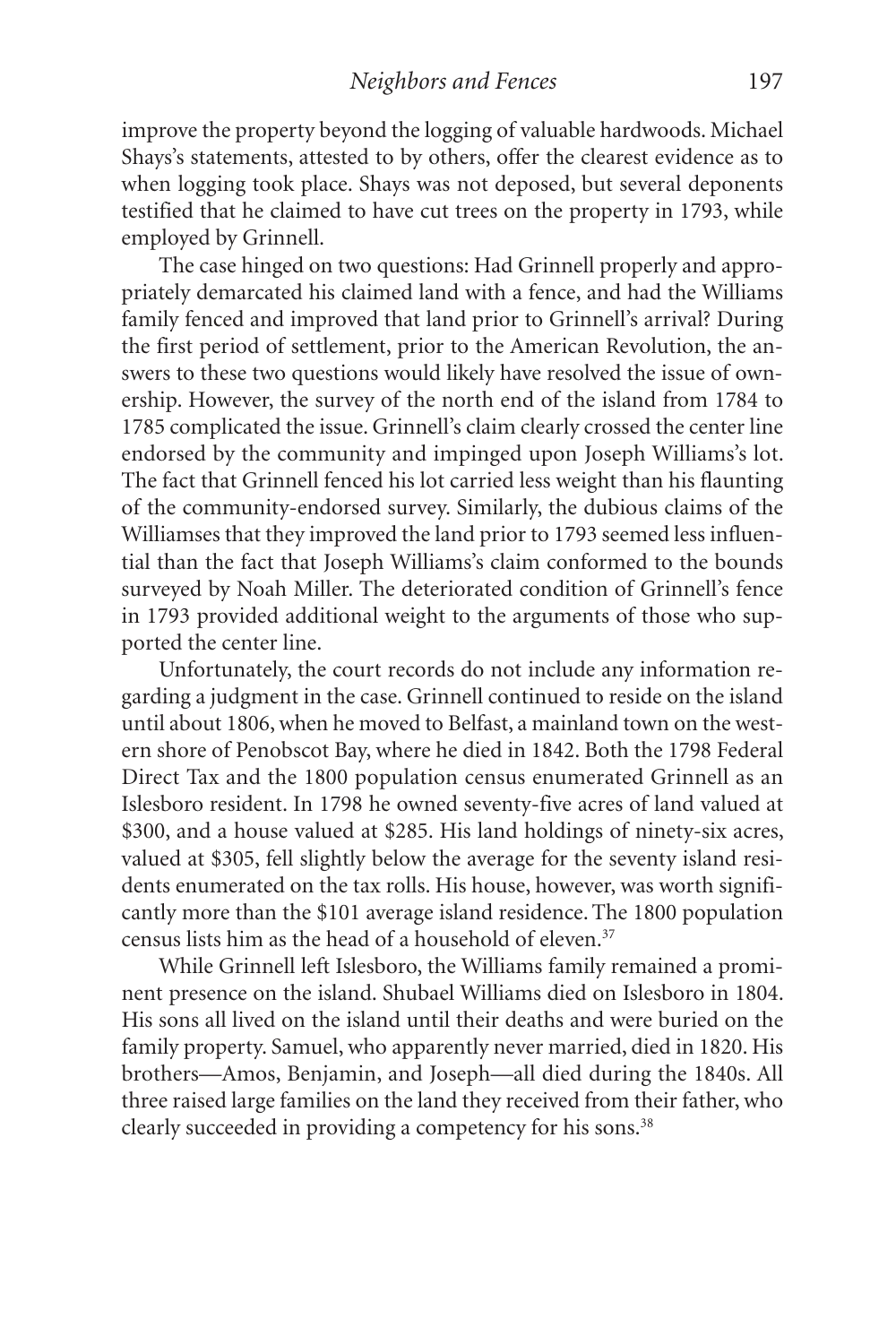#### **Conclusion**

This obscure court case, with its remarkable collection of depositions, provides insight into both the process of land acquisition and distribution as well as community development on a Maine island. Settlers on Islesboro banded together to act in a manner that promoted civility and comity among their community. The committee they formed in 1785 to manage the affairs of the northern end of the island represented an effort to establish a means for the equitable distribution of land and the resolution of conflicts over property lines and boundaries. This committee, comprised of long-time residents, also likely represented an effort by established settlers to regulate and control the opportunities of new arrivals to acquire land. While settlers who arrived prior to the revolution claimed as much land as they thought they could control to provide a competency for themselves and their children, they sought, through the committee, to channel and bound the efforts of latter settlers to secure their own land. Noah Miller's 1785 survey laid out one-hundred-acre lots, sufficient in the eyes of the island's older residents to provide a basic competency for newcomers. By restricting newcomers to defined, bounded, and controlled tracts, older residents protected their own land claims and, in theory, reduced conflict and contention over property boundaries.

The island's earliest settlers, many of whom, in the late 1790s, vigorously opposed the efforts of Henry Knox and his agents to define land ownership based upon possession of a legal title, claimed that the right to real property stemmed from physical improvement of the land. Despite the vehemence with which they argued this position against Knox, fifteen years earlier they chose to create a legal patina of surveyed and mapped lots to protect their own holdings and regulate new settlement. If Henry Knox held legal title to the island, as proved the case, then Noah Miller's committee-sanctioned division of the north end of the island into onehundred-acre lots had no legal basis. But, in the absence of legal certainty regarding ownership, long-time residents simply acted, creating an overlay of boundary lines to regulate future settlement.

William Grinnell, in refusing to abide by Miller's survey, placed himself in opposition to both the committee appointed to manage the settlement and the broader community that authorized the committee. Ironically, Grinnell acted in accordance with the same principles as the island's first settlers, seizing as much land as he thought necessary to secure a competency for himself and his family. However, and unfortunately for Grinnell,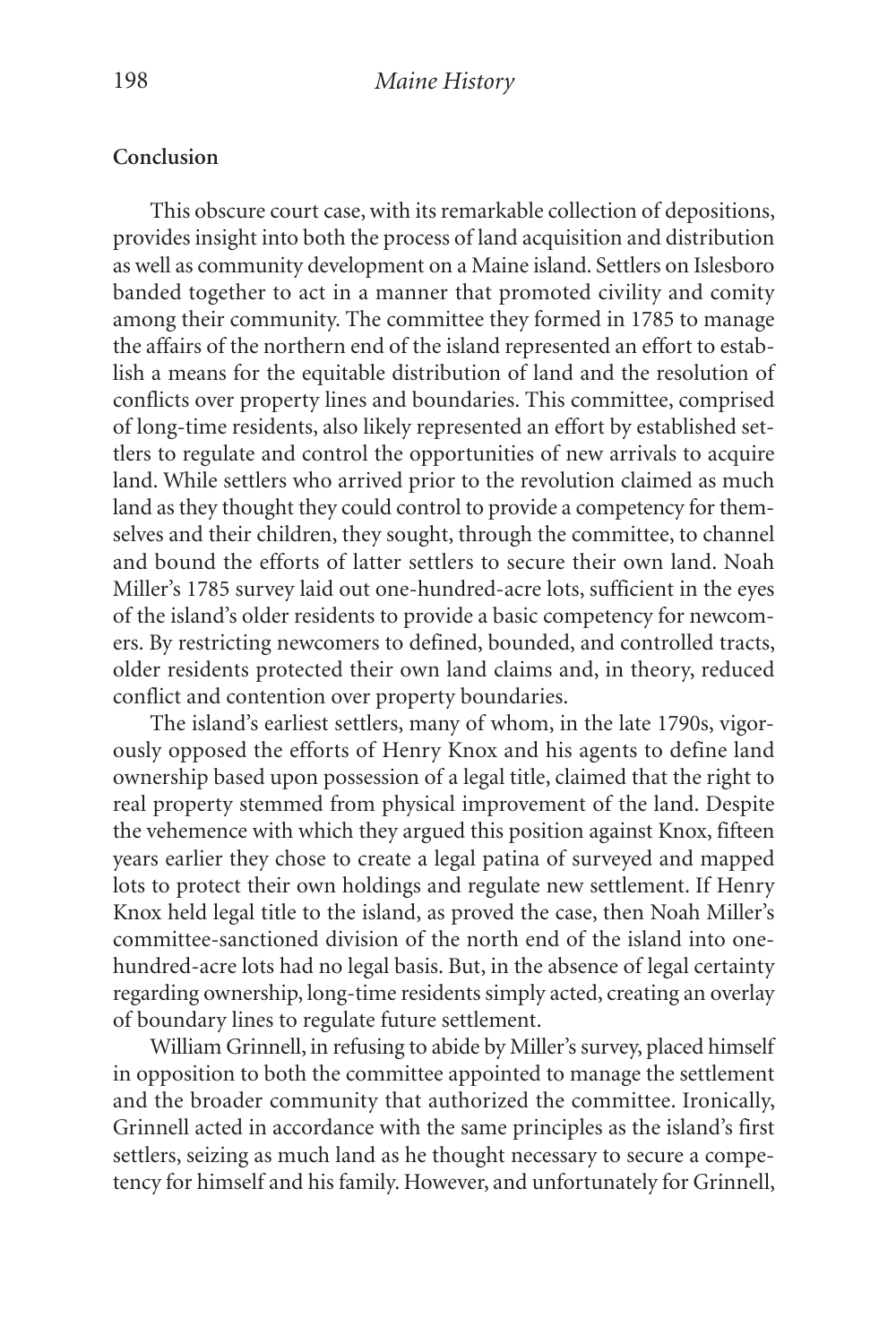the time for such aggressive methods had passed. In the twenty years between the arrival of the first settlers and Grinnell's arrival, the Islesboro community greatly grew and matured to the point where early residents sought to regulate and control the actions of newcomers by requiring them to abide by Miller's survey lines. Grinnell rejected this constraint on his own efforts, sued one of the island's oldest and most powerful families for trespass, lost, and eventually moved off the island.

The claim to ownership by virtue of improvement is found in the confrontations between Grinnell and the Williams family and between island residents and Henry Knox. Grinnell's actions, though firmly rooted in the belief that ownership depended upon occupancy and improvement, placed him in opposition to the broader island community that sought to channel and control newcomers. Ironically, fifteen years later, many in this island community took up Grinnell's argument when confronted by Knox's legal titles and demands for payment. In both instances, those arguing for title based upon occupancy and improvement lost.

Early efforts among Islesboro's settlers to act communally, as exemplified by Miller's survey, remain evident on the island today. The center line laid out by his survey continues to serve as the legal spine of properties on the northern end of the island, dividing this portion of the island into eastand west-side lots. Similarly, many of the east-west property lines that divide lots closely follow the bearings laid out by Miller in 1784.Clearly, over the intervening 230 years, island residents divided and subdivided Miller's one-hundred-acre lots into smaller parcels, but the basic pattern of land division laid down in 1784 remains evident today. Residents of Islesboro have long thought the patterns to date from the late-1790s dispute with Henry Knox and the efforts to establish the distance from the island's center line to the mainland**.** This conflict with Knox has served the Islesboro community as an important and early example of their communal strength in the face of perceived threats to the community.

But, as evidenced in the *Grinnell v. Williams* depositions, Islesboro residents established the center line and platted the north end of the island in 1784, fifteen years prior to their confrontation with Henry Knox. Well before Knox represented a threat, island residents acted as a community to avoid conflict between themselves and newly arriving settlers seeking land. They did so by imposing order on the landscape through survey and the platting of lots. This effort speaks to their ability to come together and bind themselves as a community; to their commitment to the rule of law, albeit a law based upon community consensus rather than courts and governments; and to the primacy of property rights. By the time Knox chal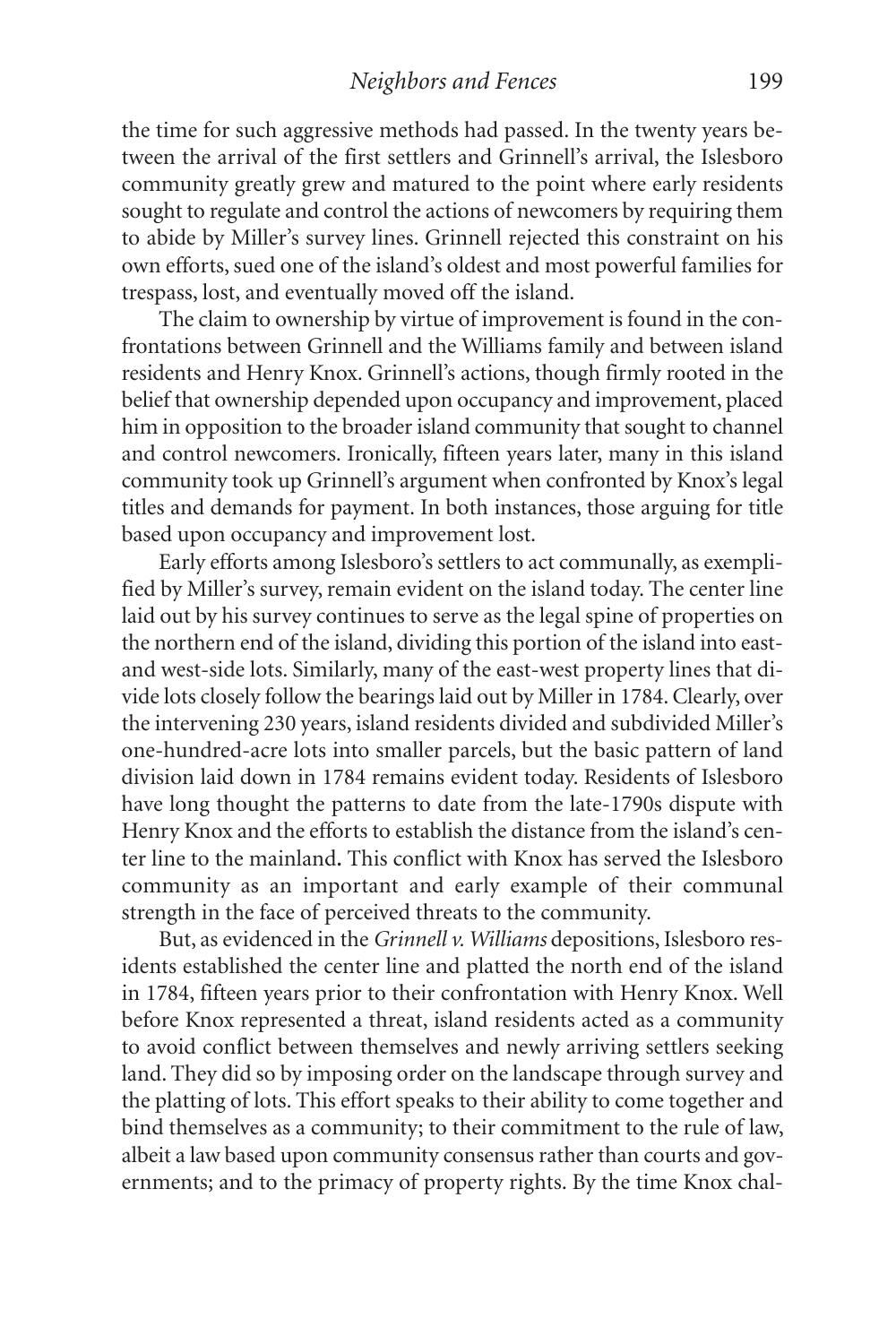lenged the settlers' claimed rights to their holdings during the late 1790s, Islesboro residents already functioned as a community, fully capable of coming together to protect their interests and regulate their affairs.

# **NOTES**

1. Thomas Church and Samuel G. Drake, *The History of King Philip's War; Also of Expeditions Against the French and Indians in the Eastern Parts of New England, in the Years 1689, 1690, 1692, 1696, and 1704* (Boston: Howe & Norton, 1825), 173– 182.

2.Charles E.Clark, *The Eastern Frontier: The Settlement of Northern New England, 1660–1763* (New York: Alfred A. Knopf, 1970), 352–354.

3. John Pendleton Farrow, *History of Islesborough, Maine* (Bangor, ME: Thomas W. Burr, 1893), 9–10.

4. James S. Leamon, *Revolution Downeast: The War for American Independence in Maine* (Amherst: University of Massachusetts Press, 1993), 104–127.

5. Alan Taylor, *Liberty Men and Great Proprietors: The Revolutionary Settlement on the Maine Frontier, 1760–1820* (Chapel Hill: University of North Carolina Press, 1990), 15.

6. Taylor, *Liberty Men*, 15.

7. In a warranty deed, the grantor guarantees, or warrants, that they hold clear title to the property being sold. In a quitclaim deed, the grantor transfers, or quits, their right or claim to the property, without any warranty as to the status of the property title. There is no guarantee, with a quitclaim deed, that the grantee actually owns the property or that the title is free and clear; Taylor, *Liberty Men*, 12– 13.

8. Taylor, *Liberty Men*, 28; 32–45.

9. Taylor, *Liberty Men*, 264; Farrow, *History of Islesborough*, 5–7.

10. Taylor, *Liberty Men*, 25; 28.

11. Daniel Vickers, *Farmers & Fishermen: Two Centuries of Work in Essex County, Massachusetts, 1630–1850* (Chapel Hill, University of North Carolina Press, 1994), 14–23; David Jaffee, *People of the Wachusett: Greater New England in History and Memory, 1630–1860* (Ithaca, NY: Cornell University Press, 1999), 13.

12. Historically, the term plantation referred to any new colony or settlement.Anthony Coombs Deposition (19 April 1794), *Grinnell v. Williams*. Suffolk County Courthouse, Clerk of the Supreme Court, Boston, Massachusetts. County Court Files—Lincoln, Hancock, and Washington Counties 1794. LDS Microfilm Rolls 0930918 and 0930919 (quote); Noah Miller Deposition (19 April 1794), *Grinnell v. Williams*.

13. The Dodges' description of their work suggests that they built a stake-andrider fence,with stacked rails laid in a zig-zag pattern and held in place by crossed stakes. A heavy top rider, laid in the crotches of the stakes, secured the crossed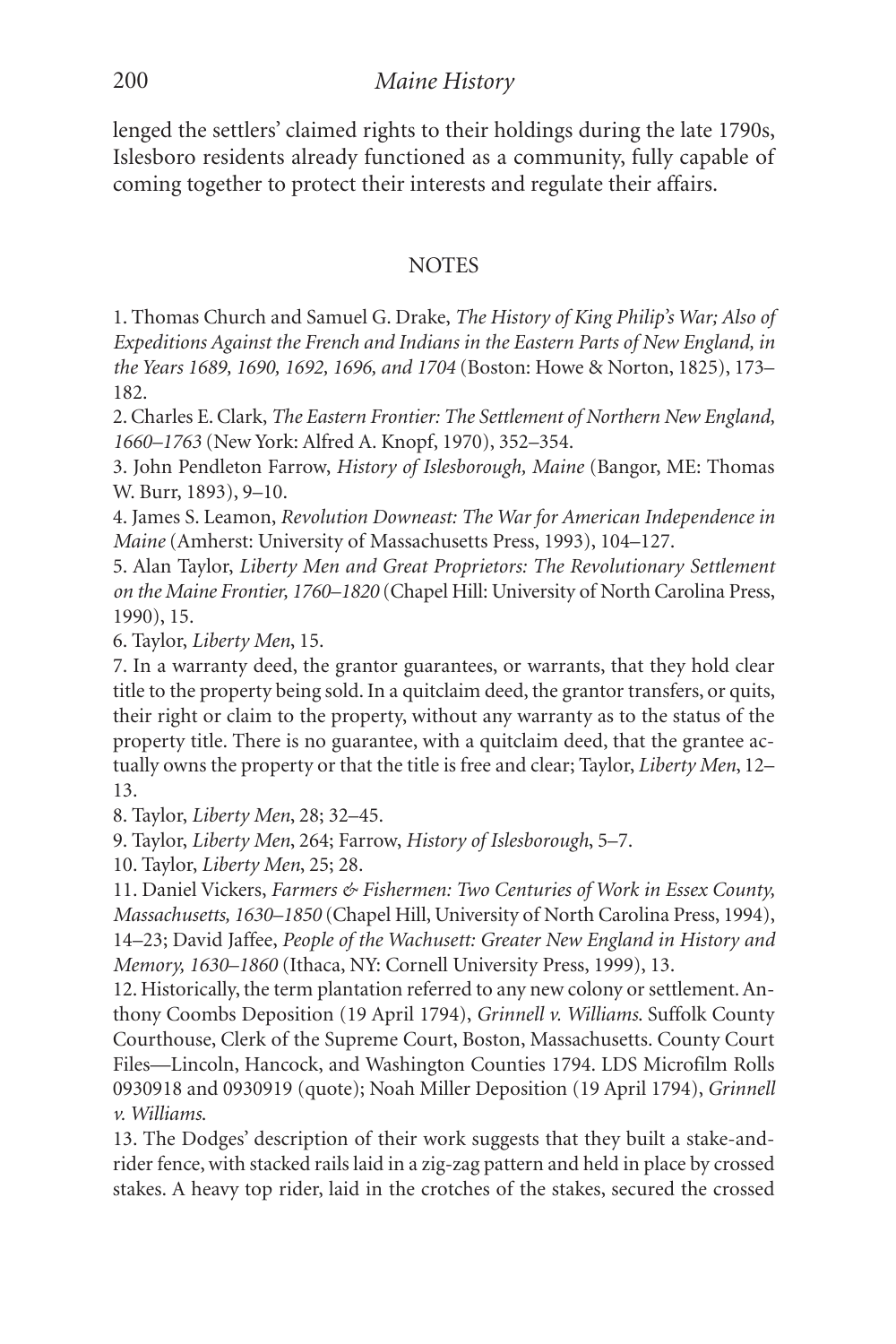stakes, without the need of postholes. See Allen G. Noble, *Wood, Brick, and Stone: The North American Settlement Landscape, Volume 2: Barns and Farm Structures* (Amherst: University of Massachusetts Press, 1984), 122.

14. Noah Dodge Deposition (1 July 1794), *Grinnell v. Williams*; Rathburn Dodge Deposition (1 July 1794), *Grinnell v. Williams*.

15. Taylor, *Liberty Men*, 29.

16. Fields Coombs Deposition (19 April 1794), *Grinnell v. Williams*; Hosea Coombs Deposition (19 April 1794),*Grinnell v. Williams*; John Gilkey Deposition (19 April 1794), *Grinnell v. Williams*; Noah Miller Deposition (19 April 1794), *Grinnell v. Williams*.

17. Hosea Coombs Deposition (19 April 1794), *Grinnell v. Williams*. 18. Ibid.

19. Fields Coombs Deposition (19 April 1794),*Grinnell v. Williams* (quote); Noah Dodge Deposition (1 July 1794), *Grinnell v. Williams*; Samuel Pendleton Deposition (illegible date),*Grinnell v. Williams*. Several deponents testified that Williams had 600–700 acres fenced; however, a comparison of current land maps with the maps prepared by Noah Miller that show the holdings of Shubael, Joseph, and Benjamin Williams suggests that the Williamses' holdings totaled only about 500 acres. This discrepancy raises issues regarding the accuracy of other estimates of acreage and distances provided by deponents. The difficulty of accurately estimating distances and acreage in the wooded island environment may explain these discrepancies, but it is also important to note that both Pendleton and Dodge worked for Grinnell and may have had an incentive to exaggerate the size of Williams's holdings.

20.Anthony Coombs Deposition (19 April 1794),*Grinnell v.Williams*(first quote); Samuel Pendleton Deposition (date illegible), *Grinnell v. Williams* (second and third quotes); Noah Dodge Deposition (1 July 1794), *Grinnell v. Williams* (fourth quote).

21. Simon Dodge Deposition (1 July 1794), *Grinnell v. Williams*.

22. John Sprague Deposition (1 July 1794), *Grinnell v. Williams*.

23. Order to Constable of Islesborough (March 18, 1794) *Grinnell v. Williams*. In this order to attach goods of Shubael and Joseph Williams to the value of 20 pounds, Shubael Williams is styled a gentleman. Joseph Williams and William Grinnell are both styled yeomen. Jonathan Coombs, the constable, attached a chair belonging to Shubael Williams and a log owned by Joseph Williams.

24. Hosea Coombs Deposition (19 April 1794),*Grinnell v.Williams*; Ellison Lassell Deposition (19 April 1794), *Grinnell v. Williams* (first and second quote); Anthony Coombs Deposition (19 April 1794), *Grinnell v. Williams* (third quote).

25. Anthony Coombs Deposition (19 April 1794), *Grinnell v. Williams*.

26. Noah Dodge Deposition (1 July 1794), *Grinnell v. Williams*; Andrew Webber Deposition (7 April 1794), *Grinnell v. Williams*; Benjamin Williams Deposition (no date), *Grinnell v. Williams*.

27. Noah Dodge Deposition (1 July 1794), *Grinnell v. Williams*. The location of the landing is not known, but Dodge testified that two men, with four oxen, could